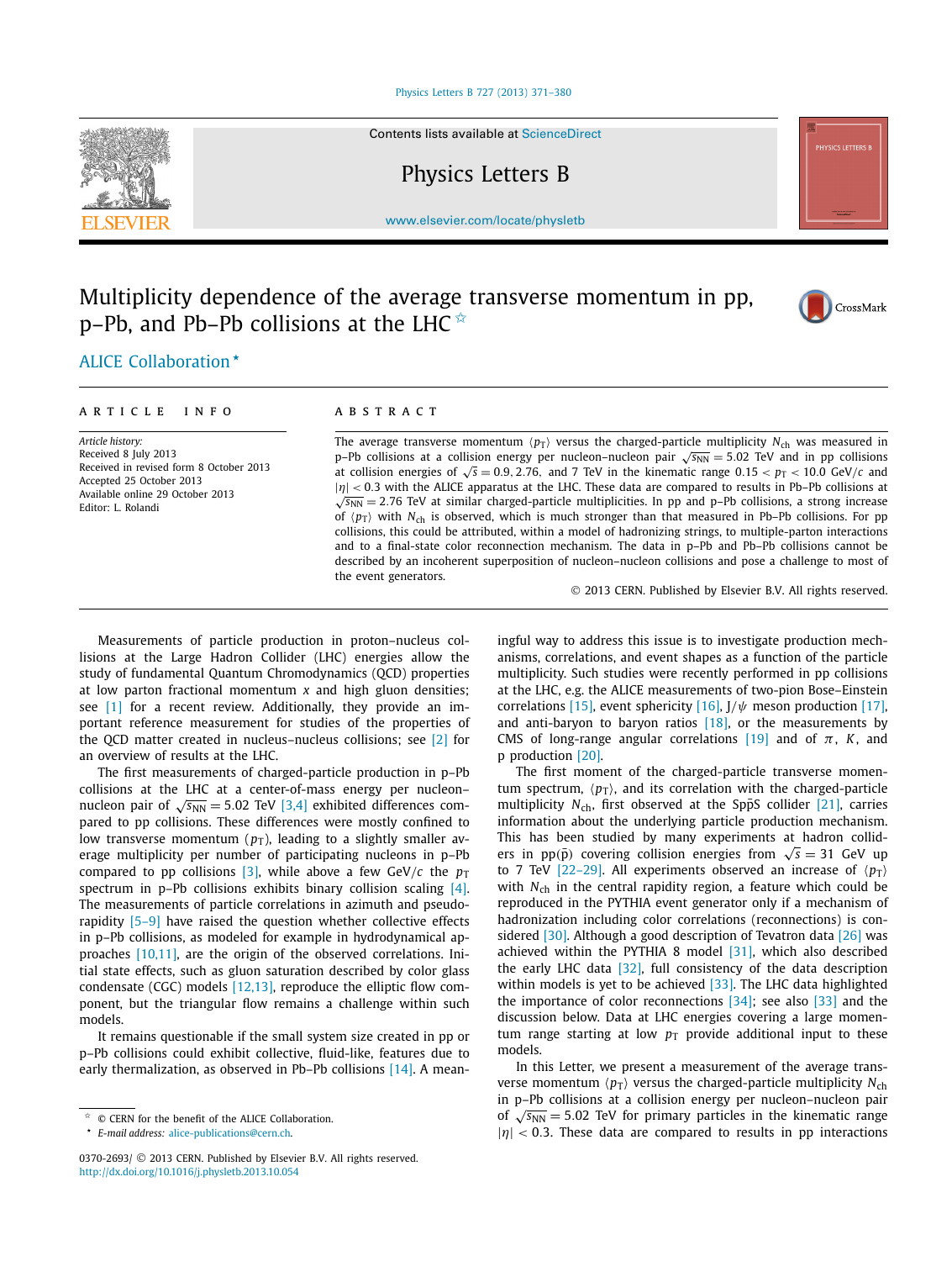at collision energies of  $\sqrt{s} = 0.9, 2.76$ , and 7 TeV and to results obtained in Pb–Pb collisions at  $\sqrt{s_{NN}} = 2.76$  TeV. The measurements are performed with the ALICE apparatus [\[35\]](#page-4-0) at the LHC. The data in minimum-bias pp collisions were recorded in the years 2009–2011, details are given in  $[36]$ ; the Pb–Pb data are from the 2010 run [\[37\].](#page-4-0) The p–Pb data were recorded during an LHC run of 4 weeks in January and February 2013 triggering on non-singlediffractive collisions [\[3\].](#page-4-0) The number of colliding bunches varied between 8 and 288. The proton and Pb bunch intensities ranged from  $1.4 \times 10^{10}$  to  $1.9 \times 10^{10}$  and from  $0.8 \times 10^{10}$  to  $1.4 \times 10^{10}$  particles, respectively. The luminosity at the ALICE interaction point was up to  $5 \times 10^{27}$  cm<sup>-2</sup> s<sup>-1</sup> resulting in a hadronic interaction rate of 10 kHz. The interaction region had an r.m.s. of 6.3 cm along the beam direction and about 60 μm transverse to the beam. The p–Pb minimum-bias events were triggered by requiring a signal in each of the VZERO detector arrays, VZERO-A located at  $2.8 < \eta_{\text{lab}} < 5.1$  and VZERO-C at  $-3.7 < \eta_{\text{lab}} < -1.7$ , both covering full azimuth. The pseudorapidity of a charged particle in the detector reference-frame  $\eta_{\text{lab}}$  is defined as  $\eta_{\text{lab}} = -\ln[\tan(\theta/2)]$ , with *θ* the polar angle between the beam axis and the charged particle. The pp minimum-bias events were triggered requiring at least a hit in any of the VZERO detectors or in the silicon pixel detector covering  $|\eta_{lab}| < 1.4$ .

The offline event and track selection is identical to that used in the measurement of the charged-particle pseudorapidity density  $dN_{ch}/d\eta_{lab}$  [\[3\]](#page-4-0) and the  $p_T$  spectra in p-Pb [\[4\]](#page-4-0) and Pb-Pb [\[37\]](#page-4-0) collisions with ALICE. In total, 106 million events for p–Pb collisions, 7, 65, and 150 millions for pp collisions at  $\sqrt{s}$  = 0.9, 2.76, and 7 TeV, respectively, and 15 millions for Pb–Pb collisions satisfy the trigger and offline event-selection criteria. Primary charged particles are defined as all prompt particles produced in the collision, including all decay products, except those from weak decays of strange hadrons. The efficiency and purity of the primary charged-particle selection are estimated from a Monte Carlo simulation using DPMJET [\[38\]](#page-4-0) as an event generator with particle transport through the ALICE detector using GEANT3 [\[39\].](#page-4-0)

Due to the asymmetric beam energies for the proton and lead beam, the nucleon–nucleon center-of-mass system is moving in the laboratory frame with a rapidity of  $y_{NN} = -0.465$ ; the proton beam has negative rapidity. In order to ensure good detector acceptance around midrapidity, tracks are selected for this analysis in the pseudorapidity interval  $|\eta|$  < 0.3 in the nucleon–nucleon center-of-mass system. In the absence of information on the particle mass, the particle rapidity is unknown. Therefore, we calculate  $\eta = \eta_{\text{lab}} - y_{\text{NN}}$ , an approximation which is only accurate for massless particles or relativistic particles. The spectra are corrected based on our knowledge of the pion, kaon, and proton yields mea-sured by ALICE [\[40\].](#page-4-0) The correction is below 2% for  $p_T < 0.5$  GeV/ $c$ and below 1% for  $p_{\text{T}} \geqslant 0.5$  GeV/ $c$ . The average transverse momentum  $\langle p_{\rm T} \rangle$  is then calculated from the corrected spectra as the arithmetic mean in the kinematic range  $0.15 < p_T < 10.0$  GeV/*c* and  $|\eta|$  < 0.3. The number of accepted charged particles  $n_{\text{acc}}$  is the sum of all reconstructed charged particles in the same kinematic range. To extract the correlation between  $\langle p_{\text{T}} \rangle$  and the number of primary charged particles  $N_{\text{ch}}$ , counting, for  $N_{\text{ch}}$ , all particles down to  $p_T = 0$ , a reweighting procedure is applied to account for the experimental resolution in the measured event multiplicity as described in [\[27\].](#page-4-0) This method employs a normalized response matrix from Monte Carlo simulations which contains the probability that an event with multiplicity  $N_{ch}$  is reconstructed with multiplicity  $n_{\text{acc}}$ .

The systematic uncertainties of the charged-particle spectrum are evaluated in a similar way as in previous analyses of pp [\[27\],](#page-4-0) Pb–Pb [\[37\],](#page-4-0) and p–Pb [\[4\]](#page-4-0) data and are propagated to  $\langle p_{\text{T}} \rangle$ . The main contributions and the total uncertainties are listed in Table 1.

#### **Table 1**

Relative systematic uncertainties on  $\langle p_T \rangle$  in pp, p–Pb, and Pb–Pb collisions for  $|\eta|$  < 0.3 and 0.15 <  $p_T$  < 10.0 GeV/*c*. The quoted ranges reflect the  $N_{ch}$  dependence and, for pp collisions, also some energy dependence.

| Source                | pp               | $p-Pb$       | $Ph-Pb$      |
|-----------------------|------------------|--------------|--------------|
| Track selection       | $0.5 - 1.8%$     | $0.8 - 1.0%$ | $1.1 - 1.2%$ |
| Particle composition  | $0.2 - 0.4%$     | $0.7 - 0.8%$ | $0.2 - 0.3%$ |
| Tracking efficiency   | 0.1%             | 0.2%         | 0.1%         |
| Monte Carlo generator | $\leqslant$ 0.2% | $0.1 - 0.2%$ | 0.2%         |
| Reweighting procedure | $2.3 - 4.1%$     | $1.3 - 1.8%$ | $0.5 - 1.2%$ |
| Total                 | $2.4 - 4.5%$     | $1.8 - 2.2%$ | $1.2 - 3.0%$ |

**Table 2**

Characteristics of pp, p–Pb, and Pb–Pb collisions for events with at least one charged particle with  $p_T > 0.15$  GeV/*c* in  $|\eta| < 0.3$ . The average multiplicity  $\langle N_{\text{ch}} \rangle$  is for  $|\eta|$  < 0.3 and extrapolating to  $p_T = 0$ . The average transverse momentum  $\langle p_T \rangle$  is obtained in  $|\eta|$  < 0.3 and in the range 0.15 <  $p_T$  < 10.0 GeV/*c*. The systematic uncertainties are reported; the statistical uncertainties are negligible. The uncertainties of  $\langle N_{\text{ch}} \rangle$  are from the tracking efficiency.

| Collision system | $\sqrt{s_{NN}}$ (TeV) | $\langle N_{\rm ch} \rangle$ | $\langle p_T \rangle$ (GeV/c) |
|------------------|-----------------------|------------------------------|-------------------------------|
| pр               | 0.9                   | $3.14 + 0.16$                | $0.540 + 0.020$               |
| pp               | 2.76                  | $3.82 + 0.19$                | $0.584 + 0.020$               |
| pp               |                       | $4.42 + 0.22$                | $0.622 + 0.021$               |
| $p-Pb$           | 5.02                  | $11.9 + 0.5$                 | $0.696 + 0.024$               |
| $Ph-Ph$          | 2.76                  | $259.9 + 5.9$                | $0.678 + 0.007$               |

Other contributions investigated are material budget, trigger and event selection, and secondary particles from weak decays. The uncertainty from each of these contributions is below 0.1%, except the trigger and event selection, which amounts to 0.35% for  $N_{\text{ch}} = 1$ . For p–Pb collisions, the effect of the particle composition on the uncertainty from acceptance due to the shift in rapidity is included in Table 1. A comparison of the present measurement was performed for the centrality classes and the  $p<sub>T</sub>$  range  $(0.3 < p_T < 2 \text{ GeV}/c)$  of the data on pions, kaons and protons [\[40\].](#page-4-0) The agreement is within 0.5%, well within the estimated uncertainty quoted above. In Pb–Pb collisions, an additional source of uncertainty at low N<sub>ch</sub> is electromagnetic (EM) processes. A correction of  $\langle p_{\text{T}} \rangle$  of 2.7% for  $N_{\text{ch}} = 1$  and less than 1% for  $N_{\text{ch}} > 5$  was estimated based on a comparison to events in the centrality range 0-90%, where EM events are efficiently rejected  $[41]$ . A conservative systematic uncertainty equal to the correction was assigned to this correction and is included in the total uncertainty listed in Table 1.

The uncertainty from the reweighting method is extracted based on the Monte Carlo events. The reweighting procedure is performed using a response matrix generated with a second event generator and the outcome distribution  $\langle p_T \rangle$ ( $N_{\text{ch}}$ ) is compared with the initial distribution. For pp collisions, PYTHIA6 (Perugia0) [\[34\],](#page-4-0) PYTHIA8 [\[42\]](#page-4-0) and PHOJET [\[43\]](#page-4-0) event generators are used, while for p–Pb and Pb–Pb collisions we employ the DPMJET  $[38]$  and HIJING  $[44]$  event generators. This uncertainty dominates the overall uncertainty at low *N*<sub>ch</sub>, and, in pp collisions, also at large N<sub>ch</sub>. An alternative method, based on the integration and extrapolation of  $p_T$  spectra in  $n_{\text{acc}}$  bins, gives results well within the systematic uncertainties.

The values of  $\langle N_{ch} \rangle$  and  $\langle p_{\rm T} \rangle$  for events with at least one charged particle with  $p_T > 0.15$  GeV/*c* in  $|\eta| < 0.3$  for pp, p-Pb, and Pb–Pb collisions are presented in Table 2. A small increase in  $\langle p_T \rangle$  is observed in pp collisions as a function of energy. An increase is seen from pp to p–Pb and to minimum-bias Pb–Pb collisions.

The average transverse momentum  $\langle p_T \rangle$  of charged particles is shown in [Fig. 1](#page-2-0) as a function of the charged-particle multiplicity *N*<sub>ch</sub> for pp collisions at  $\sqrt{s} = 0.9, 2.76,$  and 7 TeV. The multiplicity distributions in pp collisions [\[45,46\]](#page-4-0) fall off steeply for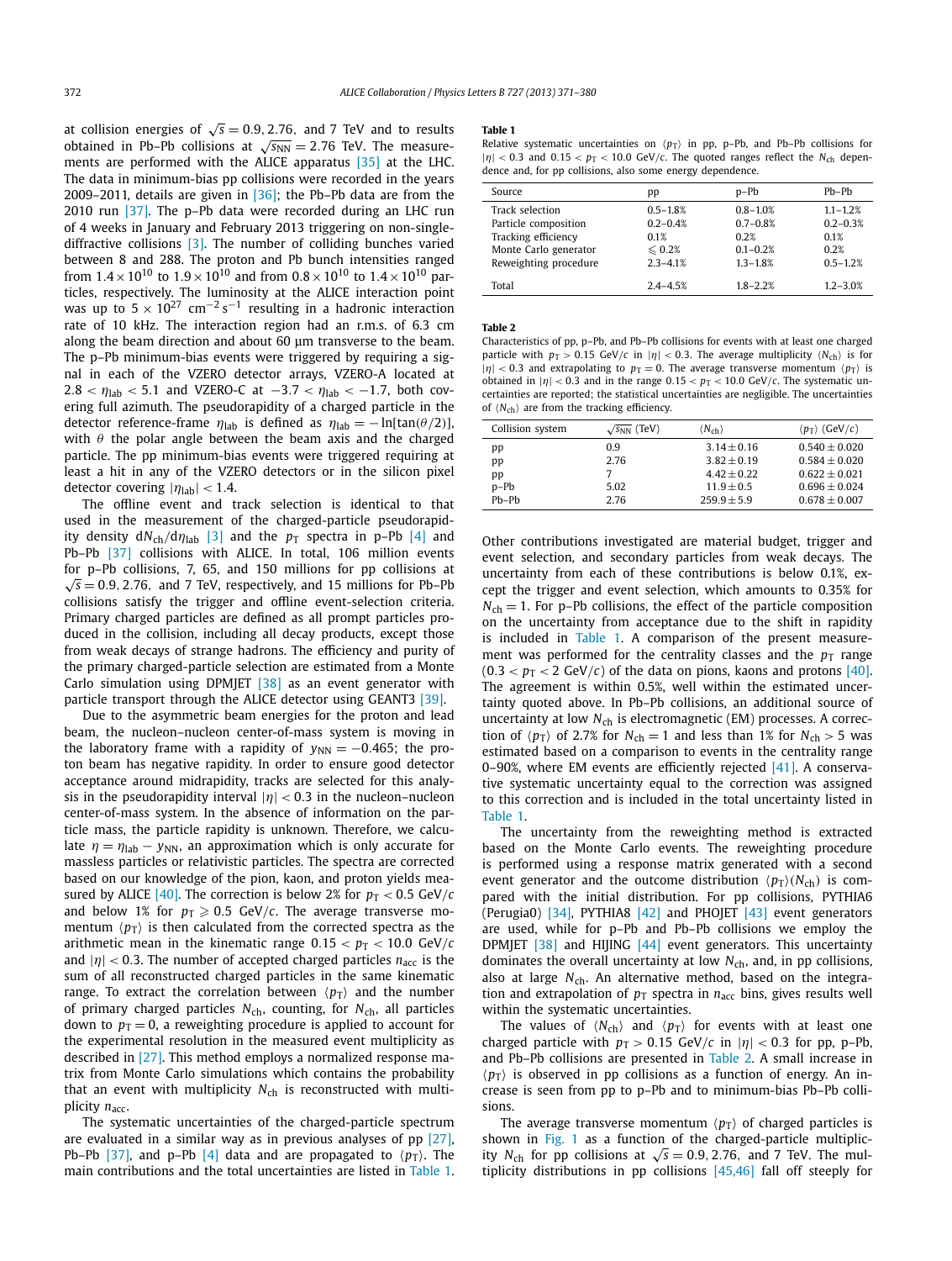<span id="page-2-0"></span>

**Fig. 1.** Average transverse momentum  $\langle p_T \rangle$  in the range  $0.15 < p_T < 10.0$  GeV/*c* as a function of charged-particle multiplicity  $N_{ch}$  in pp collisions at  $\sqrt{s}$  = <sup>0</sup>*.*9*,* <sup>2</sup>*.*76*,* and 7 TeV, for |*η*| *<* <sup>0</sup>*.*3. The boxes represent the systematic uncertainties on  $\langle p_{\rm T} \rangle$ . The statistical errors are negligible.

large *N*ch. The present measurement extends up to values of *N*ch where statistical errors for  $\langle p_{\text{T}} \rangle$  in the corresponding  $n_{\text{acc}}$  values are below 5%. An increase in  $\langle p_{\text{T}} \rangle$  with  $N_{\text{ch}}$  is observed for all collision energies and also an increase with the collision energy at fixed values of *N*ch, which agrees well with measurements re-ported by ATLAS [\[29,47\]](#page-4-0) at  $\sqrt{s} = 0.9$  and 7 TeV. We note a change in slope for all three collision energies at roughly the same value of  $N_{ch} \approx 10$ . This change in slope was also observed at Tevatron [\[24,26\]](#page-4-0) and recently at the LHC [\[29,27\].](#page-4-0)

In Monte Carlo event generators, high-multiplicity events are produced by multiple parton interactions. An incoherent superposition of such interactions would lead to a constant  $\langle p_{\rm T} \rangle$  at high multiplicities. The observed strong correlation of  $\langle p_{\rm T} \rangle$  with  $N_{\rm ch}$  has been attributed, within PYTHIA models, to color reconnections (CR) between hadronizing strings [\[34\].](#page-4-0) In this mechanism, which can be interpreted as a collective final-state effect, strings from independent parton interactions do not hadronize independently, but fuse prior to hadronization. This leads to fewer hadrons, but more energetic. The CR strength is implemented as a probability parameter in the models. The CR mechanism bears similarity to the mechanism of string fusion [\[48\]](#page-4-0) advocated early for nucleus–nucleus collisions. A model based on Pomeron exchange was shown to fit the pp data [\[49\].](#page-4-0) A mechanism of collective string hadronization is also used in the EPOS model, which was shown recently to describe a wealth of LHC data in pp, p–Pb, and Pb–Pb collisions [\[50\].](#page-5-0)

Fig. 2 shows the average transverse momentum  $\langle p_{\rm T} \rangle$  of charged particles versus the charged-particle multiplicity  $N_{ch}$  as measured in pp collisions at  $\sqrt{s} = 7$  TeV, in p–Pb collisions at  $\sqrt{s_{NN}} =$ 5.02 TeV, and in Pb–Pb collisions at  $\sqrt{s_{NN}} = 2.76$  TeV. In p–Pb collisions, we observe an increase of  $\langle p_{\rm T} \rangle$  with  $N_{\rm ch}$ , with  $\langle p_{\rm T} \rangle$ values similar to the values in pp collisions up to  $N_{ch} \approx 14$ . At multiplicities above  $N_{\text{ch}} \approx 14$ , the measured  $\langle p_{\text{T}} \rangle$  is lower in p–Pb collisions than in pp collisions; the difference is more pronounced with increasing *N<sub>ch</sub>*. This difference cannot be attributed to the difference in collision energy, as the energy dependence of  $\langle p_{\rm T} \rangle$ is rather weak, see Fig. 1. In contrast, in Pb–Pb collisions, with increasing  $N_{\rm ch}$ , there is only a moderate increase in  $\langle p_{\rm T} \rangle$  up to high charged-particle multiplicity with a maximum value of  $\langle p_{\rm T} \rangle$   $=$  $0.685 \pm 0.016$  (syst.) GeV/c, which is substantially lower than the maximum value in pp. For pp and p–Pb,  $N_{ch} > 14$  corresponds to about 10% and 50% of the cross section for events with at least one



**Fig. 2.** Average transverse momentum  $\langle p_{\text{T}} \rangle$  versus charged-particle multiplicity  $N_{\text{ch}}$ in pp, p–Pb, and Pb–Pb collisions for  $|\eta|$  < 0.3. The boxes represent the systematic uncertainties on  $\langle p_T \rangle$ . The statistical errors are negligible.

charged particle with  $p_T > 0.15$  GeV/*c* in  $|\eta| < 0.3$ , respectively, while for Pb-Pb collisions this fraction is about 82%;  $N_{\text{ch}} > 40$ corresponds to the upper 1% of the cross section in p–Pb and to about 70% most central Pb–Pb collisions. This illustrates that the same *N*<sub>ch</sub> value corresponds to a very different collision regime in the three systems.

In Pb–Pb collisions, substantial rescattering of constituents are thought to lead to a redistribution of the particle spectrum where most particles are part of a locally thermalized medium exhibiting collective, hydrodynamic-type, behavior. The moderate increase of  $\langle p_{\text{T}} \rangle$  seen in Pb–Pb collisions (in Fig. 2, for  $N_{\text{ch}} \gtrsim 10$ ) is thus usually attributed to collective flow  $[51]$ . The p-Pb data exhibit features of both pp and Pb–Pb collisions, at low and high multiplicities, respectively. However, the saturation trend of  $\langle p_{\rm T} \rangle$  versus  $N_{\rm ch}$ is less pronounced in p–Pb than in Pb–Pb collisions and leads to a much higher value of  $\langle p_{\text{T}} \rangle$  at high multiplicities than in Pb–Pb. An increase in  $\langle p_{\text{T}} \rangle$  of a few percent is expected in Pb–Pb from  $\sqrt{s_{NN}}$  = 2.76 TeV to 5 TeV, but it appears unlikely that the p–Pb  $\langle p_{\rm T} \rangle$  values will match those in Pb–Pb at the same energy. While the p–Pb data cannot exclude collective hydrodynamic-type effects for high-multiplicity events, it is clear that such a conclusion requires stronger evidence. The features seen in Fig. 2 do not depend on the kinematic selection; similar trends are found for |*η*| *<* <sup>0</sup>*.*<sup>8</sup>  $(|\eta_{lab}| < 0.8$ , for p-Pb collisions) or for  $p_T > 0.5$  GeV/*c*.

[Fig. 3](#page-3-0) shows a comparison of the data to model predictions for  $\langle p_T \rangle$  versus  $N_{\text{ch}}$  in pp collisions at  $\sqrt{s} = 7$  TeV, p–Pb collisions at  $√s_{NN}$  = 5.02 TeV and Pb–Pb collisions at  $√s_{NN}$  = 2.76 TeV. For pp collisions, calculations using PYTHIA 8 with tune 4C are shown with and without the CR mechanism. As shown earlier [\[26,29\],](#page-4-0) the model only gives a fair description of the data when the CR mechanism is included. Qualitatively, the difference between p–Pb and Pb–Pb collisions seen in Fig. 2 is similar to the difference seen in pp collisions between the cases with CR and without CR. The predictions using the EPOS model (1.99, v3400) describe the data well, as expected, given the recent tuning based on the LHC data [\[50\].](#page-5-0) In this model collective effects are introduced via parametrizations, for the sake of computation time; a full hydrodynamics treatment is available in other versions of this model, see  $[50]$ . In p-Pb collisions, none of the three models, DPMJET [\[38\]](#page-4-0) (v3.0), HIJING [\[44\]](#page-4-0) (v1.383), or AMPT  $[52]$  (v2.25, with the string melting option), describes the data. These models predict values of  $\langle p_{\rm T} \rangle$  significantly below the p–Pb data. The predictions of the EPOS model describe the magnitude of the data but show a different trend than data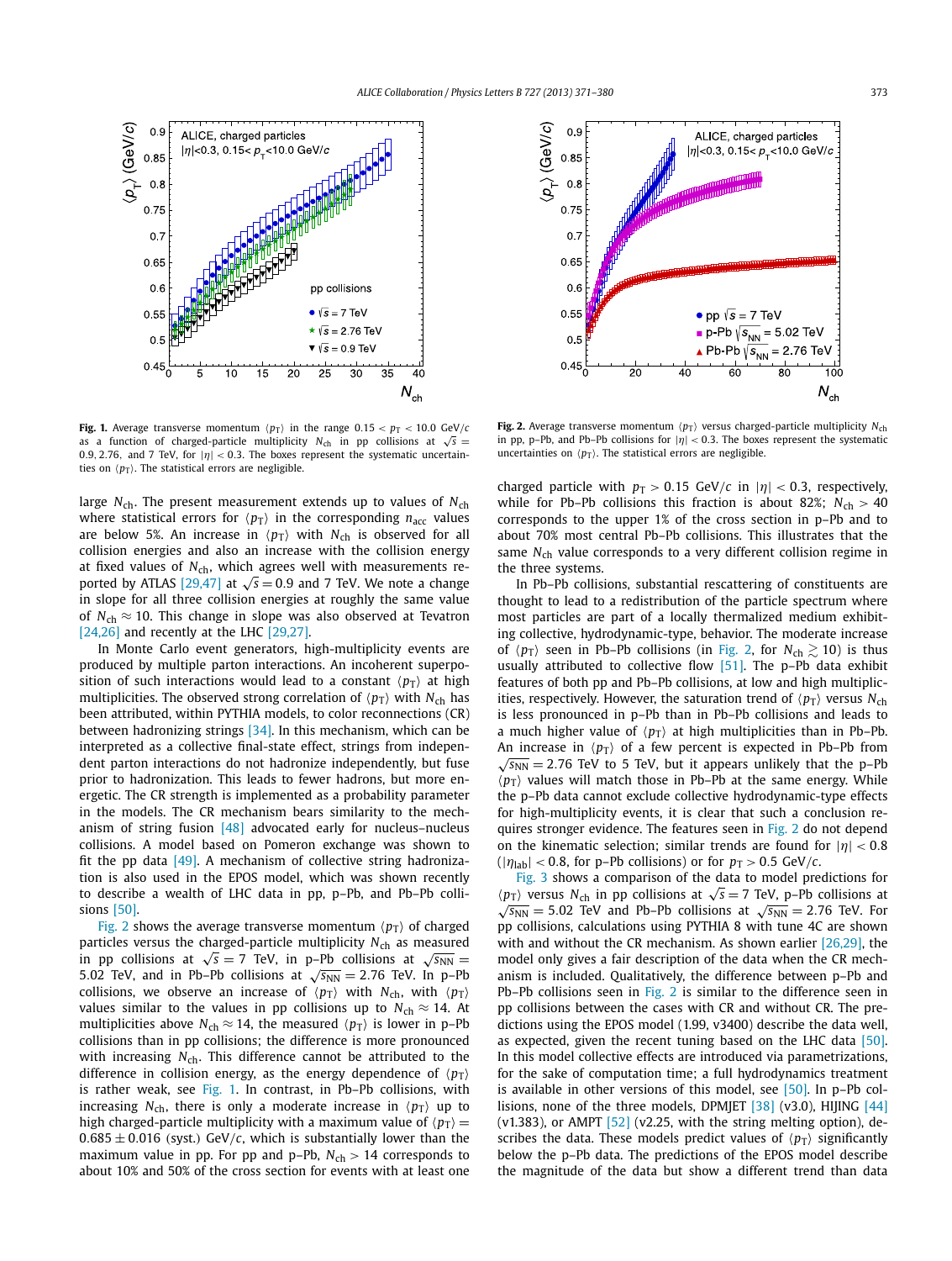<span id="page-3-0"></span>

**Fig. 3.** Average transverse momentum  $\langle p_{\text{T}} \rangle$  as a function of charged-particle multiplicity *N*ch measured in pp (upper panel), p–Pb (middle panel), and Pb–Pb (lower panel) collisions in comparison to model calculations. The data are compared to calculations with the DPMJET, HIJING, AMPT, and EPOS Monte Carlo event generators. For pp collisions, calculations with PYTHIA 8  $[42]$  with tune 4C are shown with and without the color reconnection (CR) mechanism. The lines show calculations in a Glauber Monte Carlo approach (see text).

at moderate multiplicities ( $N_{ch}$  < 20). In addition to predictions from event generators, results of a calculation in a Glauber approach are shown. In this approach, p–Pb collisions are assumed to be a superposition of independent nucleon–nucleon collisions, each characterized in terms of measured multiplicity distributions in pp collisions [\[45,46\]](#page-4-0) and the  $\langle p_{\rm T} \rangle$  values as a function of  $N_{\rm ch}$  for  $\sqrt{s}$  = 7 TeV shown in [Fig. 1](#page-2-0) (for a similar approach, see [\[53\]\)](#page-5-0). This calculation (continuous line in Fig. 3) underpredicts the data, producing, interestingly, results similar to those of event generators. The conclusion that  $\langle p_{\rm T} \rangle$  in p–Pb collisions is not a consequence of an incoherent superposition of nucleon–nucleon collisions invites an analogy to the observation that  $\langle p_{\rm T} \rangle$  in pp collisions cannot be described by an incoherent superposition of multiple parton interactions. Whether initial state effects, as considered for the measurement of the nuclear modification factor of chargedparticle production [\[4\],](#page-4-0) or final-state effects analogous to the CR mechanism are responsible for this observation, remains to be further studied. In Pb–Pb collisions, the DPMJET, HIJING, and AMPT models fail to describe the data, predicting, as in p–Pb collisions, lower values of  $\langle p_{\rm T} \rangle$  than the measurement. The EPOS model overpredicts the data and shows an opposite trend versus  $N_{\text{ch}}$ ; note, however, that the present model [\[50\]](#page-5-0) includes collective flow via parametrizations and not a full hydrodynamic treatment. Also the  $G$ lauber MC model with inputs from  $\langle p_T \rangle$  data at  $\sqrt{s} = 2.76$  TeV



**Fig. 4.** Average transverse momentum  $\langle p_T \rangle$  as a function of the scaled chargedparticle multiplicity in p–Pb and pp collisions for |*η*| *<* <sup>0</sup>*.*3. The boxes represent the systematic uncertainties on  $\langle p_T \rangle$ . The statistical errors are negligible.

and the measured multiplicity distribution at  $\sqrt{s} = 2.36$  TeV [\[45\]](#page-4-0) fails to describe the data.

The data are compared to the geometrical scaling recently proposed in [\[54\]](#page-5-0) (and references therein) within the color glass con-densate model [\[55\].](#page-5-0) In this picture, the  $\langle p_T \rangle$  is a universal function of the ratio of the multiplicity density and the transverse area of the collision,  $S_T$ , calculated within the color-glass model [\[14\].](#page-4-0) A reasonable agreement was found between this model and CMS data  $[56]$ . Employing the parametrizations of  $S_T$  for pp and p-Pb proposed in [\[54\],](#page-5-0) the scaling plot in Fig. 4 is obtained. The ALICE pp data as well as the p–Pb data at low and intermediate multiplicities are compatible with the proposed scaling. As already noted above while discussing [Fig. 2](#page-2-0) and Fig. 3, the behavior of p–Pb data at high multiplicities,  $N_{ch} \gtrsim 14$ , shows a departure from the pp values and cannot be described by a binary collision superposition of pp data. The deviation from scaling visible in Fig. 4 for  $(N_{ch}/S_T)^{1/2} \gtrsim 1.2$  is related to these observations.

In summary, we have presented the average transverse momentum  $\langle p_{\text{T}} \rangle$  in dependence of the charged-particle multiplicity  $N_{\text{ch}}$ measured in p–Pb collisions at  $\sqrt{s_{NN}}$  = 5.02 TeV, in pp collisions at collision energies of  $\sqrt{s} = 0.9, 2.76,$  and 7 TeV and in peripheral Pb–Pb collisions at  $\sqrt{s_{NN}}$  = 2.76 TeV in the kinematic range  $0.15 < p_T < 10.0$  GeV/*c* and  $|\eta| < 0.3$ . In pp and p-Pb collisions, a strong increase of  $\langle p_{\text{T}} \rangle$  with  $N_{\text{ch}}$  is observed, which is understood, in models of pp collisions, as an effect of color reconnections between strings produced in multiple parton interactions. Whether the same mechanism is at work in p–Pb collisions, in particular for incoherent proton–nucleon interactions, is an open question. The EPOS model describes the p–Pb data assuming collective flow; it remains to be further studied if initial state effects are compatible with the data. The  $\langle p_{\rm T} \rangle$  values in Pb–Pb collisions, instead, indicate a softer spectrum and with a much weaker dependence on multiplicity. These data pose a challenge to most of the existing models and are an essential input to improve our understanding of particle production as well as the role of initial and final-state effects in these systems.

#### **Acknowledgements**

The ALICE Collaboration acknowledges the following funding agencies for their support in building and running the ALICE detector: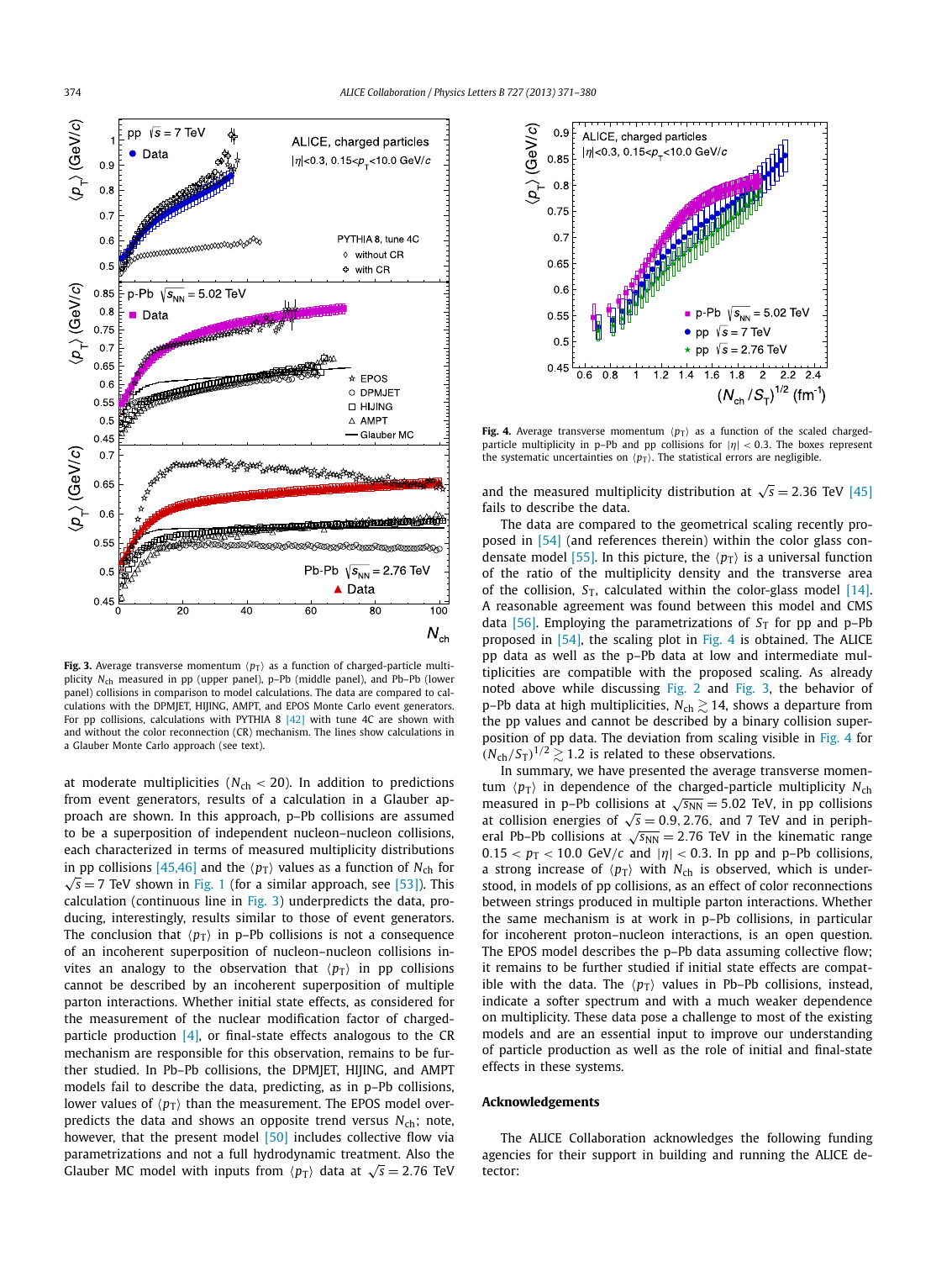<span id="page-4-0"></span>State Committee of Science, World Federation of Scientists (WFS) and Swiss Fonds Kidagan, Armenia;

Conselho Nacional de Desenvolvimento Científico e Tecnológico (CNPq), Financiadora de Estudos e Projetos (FINEP), Fundação de Amparo à Pesquisa do Estado de São Paulo (FAPESP);

National Natural Science Foundation of China (NSFC), the Chinese Ministry of Education (CMOE) and the Ministry of Science and Technology of China (MSTC);

Ministry of Education and Youth of the Czech Republic;

Danish Natural Science Research Council, the Carlsberg Foundation and the Danish National Research Foundation;

The European Research Council under the European Community's Seventh Framework Programme;

Helsinki Institute of Physics and the Academy of Finland;

French CNRS-IN2P3, the 'Region Pays de Loire', 'Region Alsace', 'Region Auvergne' and CEA, France;

German BMBF and the Helmholtz Association;

General Secretariat for Research and Technology, Ministry of Development, Greece;

Hungarian OTKA and National Office for Research and Technology (NKTH);

Department of Atomic Energy and Department of Science and Technology of the Government of India;

Istituto Nazionale di Fisica Nucleare (INFN) and Centro Fermi – Museo Storico della Fisica e Centro Studi e Ricerche "Enrico Fermi", Italy;

MEXT Grant-in-Aid for Specially Promoted Research, Japan;

Joint Institute for Nuclear Research, Dubna;

National Research Foundation of Korea (NRF);

CONACYT, DGAPA, Mexico, ALFA-EC and the EPLANET Program (European Particle Physics Latin American Network);

Stichting voor Fundamenteel Onderzoek der Materie (FOM) and the Nederlandse Organisatie voor Wetenschappelijk Onderzoek (NWO), Netherlands;

Research Council of Norway (NFR);

Polish Ministry of Science and Higher Education;

National Authority for Scientific Research – NASR (Autoritatea Națională pentru Cercetare Științifică – ANCS);

Ministry of Education and Science of Russian Federation, Russian Academy of Sciences, Russian Federal Agency of Atomic Energy, Russian Federal Agency for Science and Innovations and the Russian Foundation for Basic Research;

Ministry of Education of Slovakia;

Department of Science and Technology, South Africa;

CIEMAT, EELA, Ministerio de Economía y Competitividad (MINECO) of Spain, Xunta de Galicia (Consellería de Educación), CEADEN, Cubaenergía, Cuba, and IAEA (International Atomic Energy Agency);

Swedish Research Council (VR) and Knut & Alice Wallenberg Foundation (KAW);

Ukraine Ministry of Education and Science;

United Kingdom Science and Technology Facilities Council (STFC);

The United States Department of Energy, the United States National Science Foundation, the State of Texas, and the State of Ohio.

#### **Open access**

This article is published Open Access at [sciencedirect.com.](http://www.sciencedirect.com) It is distributed under the terms of the Creative Commons Attribution License 3.0, which permits unrestricted use, distribution, and reproduction in any medium, provided the original authors and source are credited.

#### **References**

- [1] [C. Salgado, et al., J. Phys. G 39 \(2012\) 015010, arXiv:1105.3919.](http://refhub.elsevier.com/S0370-2693(13)00861-7/bib53616C6761646F3A323031317763s1)
- [2] B. [Muller, J. Schukraft, B. Wyslouch, Annu. Rev. Nucl. Part. Sci. 62 \(2012\) 361,](http://refhub.elsevier.com/S0370-2693(13)00861-7/bib4D756C6C65723A323031327A71s1) [arXiv:1202.3233.](http://refhub.elsevier.com/S0370-2693(13)00861-7/bib4D756C6C65723A323031327A71s1)
- [3] ALICE [Collaboration, B. Abelev, et al., Phys. Rev. Lett. 110 \(2013\) 032301, arXiv:](http://refhub.elsevier.com/S0370-2693(13)00861-7/bib414C4943453A323031327873s1) [1210.3615.](http://refhub.elsevier.com/S0370-2693(13)00861-7/bib414C4943453A323031327873s1)
- [4] ALICE [Collaboration, B. Abelev, et al., Phys. Rev. Lett. 110 \(2013\) 082302, arXiv:](http://refhub.elsevier.com/S0370-2693(13)00861-7/bib414C4943453A323031326D6As1) [1210.4520.](http://refhub.elsevier.com/S0370-2693(13)00861-7/bib414C4943453A323031326D6As1)
- [5] CMS [Collaboration, S. Chatrchyan, et al., Phys. Lett. B 718 \(2013\) 795, arXiv:](http://refhub.elsevier.com/S0370-2693(13)00861-7/bib434D533A32303132716Bs1) [1210.5482.](http://refhub.elsevier.com/S0370-2693(13)00861-7/bib434D533A32303132716Bs1)
- [6] ALICE [Collaboration, B. Abelev, et al., Phys. Lett. B 719 \(2013\) 29, arXiv:1212.](http://refhub.elsevier.com/S0370-2693(13)00861-7/bib4162656C65763A323031326F6C61s1) [2001.](http://refhub.elsevier.com/S0370-2693(13)00861-7/bib4162656C65763A323031326F6C61s1)
- [7] [ATLAS Collaboration, G. Aad, et al., Phys. Rev. Lett. 110 \(2013\) 182302, arXiv:](http://refhub.elsevier.com/S0370-2693(13)00861-7/bib4161643A32303132676C61s1) [1212.5198.](http://refhub.elsevier.com/S0370-2693(13)00861-7/bib4161643A32303132676C61s1)
- [8] [ATLAS Collaboration, G. Aad, et al., Phys. Lett. B 725 \(2013\) 60, arXiv:1303.](http://refhub.elsevier.com/S0370-2693(13)00861-7/bib4161643A32303133666A61s1) [2084.](http://refhub.elsevier.com/S0370-2693(13)00861-7/bib4161643A32303133666A61s1)
- [9] CMS [Collaboration, S. Chatrchyan, et al., Phys. Lett. B 724 \(2013\) 213, arXiv:](http://refhub.elsevier.com/S0370-2693(13)00861-7/bib4368617472636879616E3A323031336E6B61s1) [1305.0609.](http://refhub.elsevier.com/S0370-2693(13)00861-7/bib4368617472636879616E3A323031336E6B61s1)
- [10] [P. Bozek, W. Broniowski, Phys. Lett. B 718 \(2013\) 1557, arXiv:1211.0845.](http://refhub.elsevier.com/S0370-2693(13)00861-7/bib426F7A656B3A323031326772s1)
- [11] E. [Shuryak, I. Zahed, arXiv:1301.4470, 2013.](http://refhub.elsevier.com/S0370-2693(13)00861-7/bib5368757279616B3A323031336B65s1)
- [12] K. [Dusling, R. Venugopalan, Phys. Rev. D 87 \(2013\) 054014, arXiv:1211.3701.](http://refhub.elsevier.com/S0370-2693(13)00861-7/bib4475736C696E673A323031327779s1)
- [13] K. [Dusling, R. Venugopalan, Phys. Rev. D 87 \(2013\) 094034, arXiv:1302.7018.](http://refhub.elsevier.com/S0370-2693(13)00861-7/bib4475736C696E673A323031336F6961s1)
- [14] [A. Bzdak, et al., Phys. Rev. C 87 \(2013\) 064906, arXiv:1304.3403.](http://refhub.elsevier.com/S0370-2693(13)00861-7/bib427A64616B3A323031337A6D61s1)
- [15] ALICE [Collaboration, K. Aamodt, et al., Phys. Rev. D 84 \(2011\) 112004, arXiv:](http://refhub.elsevier.com/S0370-2693(13)00861-7/bib41616D6F64743A323031316B64s1) [1101.3665.](http://refhub.elsevier.com/S0370-2693(13)00861-7/bib41616D6F64743A323031316B64s1)
- [16] ALICE [Collaboration, B. Abelev, et al., Eur. Phys. J. C 72 \(2012\) 2124, arXiv:1205.](http://refhub.elsevier.com/S0370-2693(13)00861-7/bib4162656C65763A32303132736Bs1) [3963.](http://refhub.elsevier.com/S0370-2693(13)00861-7/bib4162656C65763A32303132736Bs1)
- [17] ALICE [Collaboration, B. Abelev, et al., Phys. Lett. B 712 \(2012\) 165, arXiv:1202.](http://refhub.elsevier.com/S0370-2693(13)00861-7/bib4162656C65763A32303132727As1) [2816.](http://refhub.elsevier.com/S0370-2693(13)00861-7/bib4162656C65763A32303132727As1)
- [18] ALICE [Collaboration, E. Abbas, et al., Eur. Phys. J. C 73 \(2013\) 2496, arXiv:1305.](http://refhub.elsevier.com/S0370-2693(13)00861-7/bib41626261733A32303133727561s1) [1562.](http://refhub.elsevier.com/S0370-2693(13)00861-7/bib41626261733A32303133727561s1)
- [19] CMS [Collaboration, V. Khachatryan, et al., J. High Energy Phys. 1009 \(2010\) 091,](http://refhub.elsevier.com/S0370-2693(13)00861-7/bib4B6861636861747279616E3A323031306776s1) [arXiv:1009.4122.](http://refhub.elsevier.com/S0370-2693(13)00861-7/bib4B6861636861747279616E3A323031306776s1)
- [20] CMS [Collaboration, S. Chatrchyan, et al., Eur. Phys. J. C 72 \(2012\) 2164, arXiv:](http://refhub.elsevier.com/S0370-2693(13)00861-7/bib4368617472636879616E3A323031327162s1) [1207.4724.](http://refhub.elsevier.com/S0370-2693(13)00861-7/bib4368617472636879616E3A323031327162s1)
- [21] [UA1 Collaboration, G. Arnison, et al., Phys. Lett. B 118 \(1982\) 167.](http://refhub.elsevier.com/S0370-2693(13)00861-7/bib41726E69736F6E3A313938326564s1)
- [22] ABCDHW [Collaboration, A. Breakstone, et al., Z. Phys. C 33 \(3\) \(1987\) 333.](http://refhub.elsevier.com/S0370-2693(13)00861-7/bib414243444857s1)
	- [23] [UA1 Collaboration, C. Albajar, et al., Nucl. Phys. B 335 \(1990\) 261.](http://refhub.elsevier.com/S0370-2693(13)00861-7/bib416C62616A61723A31393839616Es1)
	- [24] E735 [Collaboration, T. Alexopoulos, et al., Phys. Rev. Lett. 60 \(1988\) 1622.](http://refhub.elsevier.com/S0370-2693(13)00861-7/bib506879735265764C6574742E36302E31363232s1)
	- [25] [STAR Collaboration, J. Adams, et al., Phys. Rev. D 74 \(2006\) 032006, arXiv:](http://refhub.elsevier.com/S0370-2693(13)00861-7/bib4164616D733A323030367862s1) [nucl-ex/0606028.](http://refhub.elsevier.com/S0370-2693(13)00861-7/bib4164616D733A323030367862s1)
	- [26] CDF [Collaboration, T. Aaltonen, et al., Phys. Rev. D 79 \(2009\) 112005, arXiv:](http://refhub.elsevier.com/S0370-2693(13)00861-7/bib41616C746F6E656E3A323030396E65s1) [0904.1098.](http://refhub.elsevier.com/S0370-2693(13)00861-7/bib41616C746F6E656E3A323030396E65s1)
	- [27] ALICE [Collaboration, K. Aamodt, et al., Phys. Lett. B 693 \(2010\) 53, arXiv:1007.](http://refhub.elsevier.com/S0370-2693(13)00861-7/bib41616D6F64743A323031306D79s1) [0719.](http://refhub.elsevier.com/S0370-2693(13)00861-7/bib41616D6F64743A323031306D79s1)
	- [28] CMS [Collaboration, V. Khachatryan, et al., J. High Energy Phys. 1101 \(2011\) 079,](http://refhub.elsevier.com/S0370-2693(13)00861-7/bib4B6861636861747279616E3A323031306E6Bs1) [arXiv:1011.5531.](http://refhub.elsevier.com/S0370-2693(13)00861-7/bib4B6861636861747279616E3A323031306E6Bs1)
	- [29] [ATLAS Collaboration, G. Aad, et al., New J. Phys. 13 \(2011\) 053033, arXiv:1012.](http://refhub.elsevier.com/S0370-2693(13)00861-7/bib4161643A323031306163s1) [5104.](http://refhub.elsevier.com/S0370-2693(13)00861-7/bib4161643A323031306163s1)
	- [30] [P.Z. Skands, D. Wicke, Eur. Phys. J. C 52 \(2007\) 133, arXiv:hep-ph/0703081.](http://refhub.elsevier.com/S0370-2693(13)00861-7/bib536B616E64733A323030377A67s1)
	- [31] R. [Corke, T. Sjostrand, J. High Energy Phys. 1103 \(2011\) 032, arXiv:1011.1759.](http://refhub.elsevier.com/S0370-2693(13)00861-7/bib436F726B653A323031307966s1)
	- [32] R. [Corke, T. Sjostrand, J. High Energy Phys. 1105 \(2011\) 009, arXiv:1101.5953.](http://refhub.elsevier.com/S0370-2693(13)00861-7/bib436F726B653A323031317979s1)
	- [33] H. [Schulz, P. Skands, Eur. Phys. J. C 71 \(2011\) 1644, arXiv:1103.3649.](http://refhub.elsevier.com/S0370-2693(13)00861-7/bib536368756C7A3A323031317179s1)
	- [34] [P.Z. Skands, Phys. Rev. D 82 \(2010\) 074018, arXiv:1005.3457.](http://refhub.elsevier.com/S0370-2693(13)00861-7/bib536B616E64733A32303130616Bs1)
	- [35] ALICE [Collaboration, K. Aamodt, et al., J. Instrum. 3 \(2008\), S08002.](http://refhub.elsevier.com/S0370-2693(13)00861-7/bib41616D6F64743A323030387A7As1)
	- [36] ALICE [Collaboration, B.B. Abelev, et al., submitted for publication, arXiv:1307.](http://refhub.elsevier.com/S0370-2693(13)00861-7/bib4162656C65763A32303133616C61s1) [1093, 2013.](http://refhub.elsevier.com/S0370-2693(13)00861-7/bib4162656C65763A32303133616C61s1)
	- [37] ALICE [Collaboration, B. Abelev, et al., Phys. Lett. B 720 \(2013\) 52, arXiv:1208.](http://refhub.elsevier.com/S0370-2693(13)00861-7/bib4162656C65763A323031326571s1) [2711.](http://refhub.elsevier.com/S0370-2693(13)00861-7/bib4162656C65763A323031326571s1)
	- [38] S. [Roesler, R. Engel, J. Ranft, arXiv:hep-ph/0012252, 2000.](http://refhub.elsevier.com/S0370-2693(13)00861-7/bib526F65736C65723A323030306865s1)
	- [39] R. [Brun, et al., in: CERN Program Library Long Writeup, vol. W5013, 1994.](http://refhub.elsevier.com/S0370-2693(13)00861-7/bib4745414E5433s1)
	- [40] ALICE [Collaboration, B.B. Abelev, et al., submitted for publication, arXiv:1307.](http://refhub.elsevier.com/S0370-2693(13)00861-7/bib4162656C65763A32303133686161s1) [6796, 2013.](http://refhub.elsevier.com/S0370-2693(13)00861-7/bib4162656C65763A32303133686161s1)
	- [41] ALICE [Collaboration, B. Abelev, et al., submitted for publication, arXiv:1301.](http://refhub.elsevier.com/S0370-2693(13)00861-7/bib4162656C65763A32303133716F71s1) [4361, 2013.](http://refhub.elsevier.com/S0370-2693(13)00861-7/bib4162656C65763A32303133716F71s1)
	- [42] [T. Sjostrand, S. Mrenna, P.Z. Skands, Comput. Phys. Commun. 178 \(2008\) 852,](http://refhub.elsevier.com/S0370-2693(13)00861-7/bib536A6F737472616E643A323030376773s1) [arXiv:0710.3820.](http://refhub.elsevier.com/S0370-2693(13)00861-7/bib536A6F737472616E643A323030376773s1)
	- [43] R. [Engel, J. Ranft, S. Roesler, Phys. Rev. D 52 \(1995\) 1459, arXiv:hep-ph/](http://refhub.elsevier.com/S0370-2693(13)00861-7/bib456E67656C3A313939357362s1) [9502319.](http://refhub.elsevier.com/S0370-2693(13)00861-7/bib456E67656C3A313939357362s1)
	- [44] X.N. [Wang, M. Gyulassy, Phys. Rev. D 44 \(1991\) 3501.](http://refhub.elsevier.com/S0370-2693(13)00861-7/bib57616E673A31393931687461s1)
	- [45] ALICE [Collaboration, K. Aamodt, et al., Eur. Phys. J. C 68 \(2010\) 89, arXiv:1004.](http://refhub.elsevier.com/S0370-2693(13)00861-7/bib41616D6F64743A323031306674s1) [3034.](http://refhub.elsevier.com/S0370-2693(13)00861-7/bib41616D6F64743A323031306674s1)
	- [46] ALICE [Collaboration, K. Aamodt, et al., Eur. Phys. J. C 68 \(2010\) 345, arXiv:1004.](http://refhub.elsevier.com/S0370-2693(13)00861-7/bib41616D6F64743A323031307070s1) [3514.](http://refhub.elsevier.com/S0370-2693(13)00861-7/bib41616D6F64743A323031307070s1)
	- [47] CERN preprint ATLAS-CONF-2010-101, 2010.
	- [48] N. [Amelin, M. Braun, C. Pajares, Phys. Lett. B 306 \(1993\) 312.](http://refhub.elsevier.com/S0370-2693(13)00861-7/bib416D656C696E3A313939336373s1)
	- [49] N. [Armesto, D. Derkach, G. Feofilov, Phys. At. Nucl. 71 \(2008\) 2087.](http://refhub.elsevier.com/S0370-2693(13)00861-7/bib41726D6573746F3A323030387A7As1)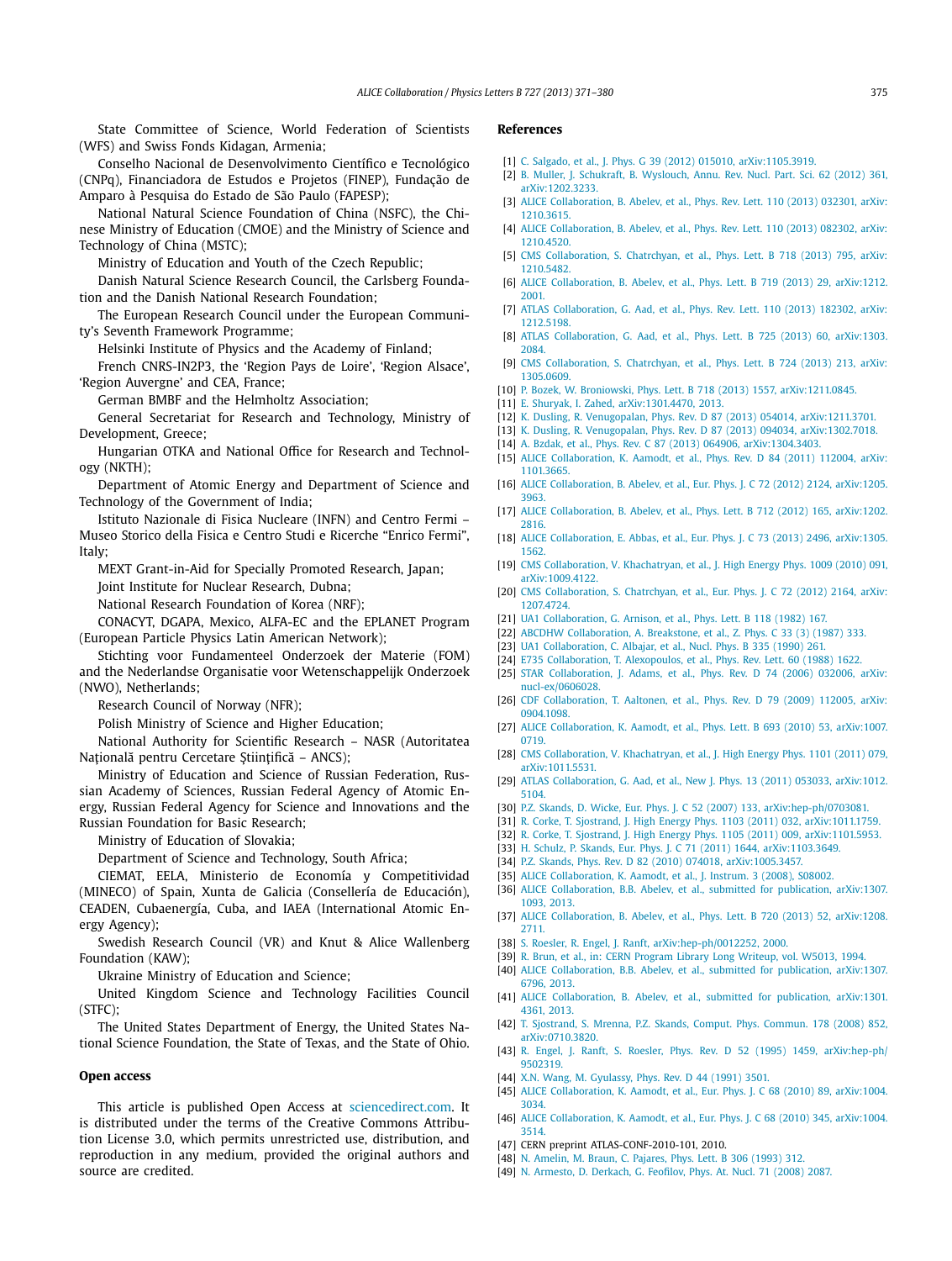<span id="page-5-0"></span>[50] [T. Pierog, et al., arXiv:1306.0121, 2013.](http://refhub.elsevier.com/S0370-2693(13)00861-7/bib506965726F673A32303133726961s1)

- [51] ALICE [Collaboration, B. Abelev, et al., submitted for publication, arXiv:1303.](http://refhub.elsevier.com/S0370-2693(13)00861-7/bib4162656C65763A32303133766561s1) [0737, 2013.](http://refhub.elsevier.com/S0370-2693(13)00861-7/bib4162656C65763A32303133766561s1)
- [52] [Z.W. Lin, et al., Phys. Rev. C 72 \(2005\) 064901, arXiv:nucl-th/0411110.](http://refhub.elsevier.com/S0370-2693(13)00861-7/bib4C696E3A32303034656Es1)
- [53] [A. Bzdak, V. Skokov, Phys. Lett. B 726 \(2013\) 408, arXiv:1306.5442.](http://refhub.elsevier.com/S0370-2693(13)00861-7/bib427A64616B3A323031336C7661s1)

## **ALICE Collaboration**

- [54] L. [McLerran, M. Praszalowicz, B. Schenke, Nucl. Phys. A 916 \(2013\) 210, arXiv:](http://refhub.elsevier.com/S0370-2693(13)00861-7/bib4D634C657272616E3A32303133616263s1) [1306.2350.](http://refhub.elsevier.com/S0370-2693(13)00861-7/bib4D634C657272616E3A32303133616263s1)
- [55] L. [McLerran, Acta Phys. Pol. B 41 \(2010\) 2799, arXiv:1011.3203.](http://refhub.elsevier.com/S0370-2693(13)00861-7/bib4D634C657272616E3A323031307562s1)
- [56] CMS [Collaboration, S. Chatrchyan, et al., submitted for publication, arXiv:1307.](http://refhub.elsevier.com/S0370-2693(13)00861-7/bib4368617472636879616E3A32303133657961s1) [3442, 2013.](http://refhub.elsevier.com/S0370-2693(13)00861-7/bib4368617472636879616E3A32303133657961s1)

B. Abelev [bt,](#page-8-0) J. Adam [al,](#page-8-0) D. Adamová Ca, A.M. Adare [dz,](#page-9-0) M.M. Aggarwal Ce, G. Aglieri Rinella [ah,](#page-8-0) M. Agnello <sup>[cv](#page-9-0), ck</sup>, A.G. Agocs <sup>dy</sup>, A. Agostinelli <sup>ab</sup>, Z. Ahammed <sup>dt</sup>, A. Ahmad Masoodi <sup>[r](#page-8-0)</sup>, N. Ahmad <sup>r</sup>, I. Ahmed <sup>p</sup>, S.A. Ahn [bm,](#page-8-0) S.U. Ahn bm, I. Aimo [y](#page-8-0), [cv](#page-9-0), [ck,](#page-9-0) M. Ajaz <sup>p</sup>, A. Akindinov <sup>[ay](#page-8-0)</sup>, D. Aleksandrov <sup>cq</sup>, B. Alessandro <sup>cv</sup>, D. Alexandre <sup>cs</sup>, A. Alici <sup>[cx](#page-9-0),m</sup>, A. Alkin <sup>d</sup>, J. Alme <sup>[aj](#page-8-0)</[s](#page-8-0)up>, T. Alt <sup>an</sup>, V. Altini <sup>af</sup>, S. Altinpinar <sup>s</sup>, I. Al[t](#page-8-0)sybeev <sup>dv</sup>, C. Andrei <sup>bw</sup>, A. Andronic <sup>cn</sup>, V. Anguelov <sup>cj</sup>, J. Anielski <sup>bg</sup>, C. Anson <sup>t</sup>, T. Antičić <sup>[co](#page-9-0)</sup>, F. Antinori CW, P. Antonioli CX, L. Aphecetche [dd,](#page-9-0) H. Appelshäuser [be](#page-8-0), N. Arbor [bp](#page-8-0), S. Arcelli [ab,](#page-8-0) A. Arend [be,](#page-8-0) N. Armesto [q](#page-8-0), R. Arnaldi [cv,](#page-9-0) T. Aronsson [dz](#page-9-0), I.C. Arsene [cn,](#page-9-0) M. Arslandok [be,](#page-8-0) A. Asryan [dv,](#page-9-0) A. Augustinus [ah](#page-8-0), R. Averbeck [cn,](#page-9-0) T.C. Awes [cb,](#page-8-0) J. Äystö <sup>aq</sup>, M.D. Azmi <sup>[r](#page-8-0),cg</sup>, M. Bach [an,](#page-8-0) A. Badalà <sup>cu</sup>, Y.W. Baek [bo](#page-8-0),[ao,](#page-8-0) R. Bailha[ch](#page-9-0)e <sup>be</sup>, R. Bala <sup>ch, cv</sup>, A. Baldisseri <sup>0</sup>, F. Baltasar Dos Santos Pedrosa <sup>[ah](#page-8-0)</sup>, J. Bán <sup>az</sup>, R.C. Baral <sup>ba</sup>, R. Barbera [aa,](#page-8-0) F. Barile [af,](#page-8-0) G.G. Barnaföldi <sup>dy</sup>, L.S. Barnby <sup>cs</sup>, V. Barret <sup>bo</sup>, J. Bartke <sup>dh</sup>, M. Basile <sup>ab</sup>, N. Bastid  $\frac{1}{2}$  [bo,](#page-8-0) S. Basu [dt,](#page-9-0) B. Bathen  $\frac{1}{2}$  B. G. Batigne [dd,](#page-9-0) B. Batyunya  $\frac{1}{2}$ k, P.C. Batzing  $\frac{v}{y}$  $\frac{v}{y}$  $\frac{v}{y}$ , C. Baumann  $\frac{1}{2}$ , I.G. Bearden <sup>by</sup>, H. Beck <sup>be</sup>, N.K. Behera <sup>as</sup>, I. Belikov <sup>bj</sup>, F. Bellini <sup>ab</sup>, R. Bellwied <sup>dn</sup>, E. Belmont-Moreno <sup>bi</sup>, G. Bencedi <sup>dy</sup>, S. Beole <sup>y</sup>, I. Berceanu <sup>[bw](#page-8-0)</sup>, A. Bercuci <sup>bw</sup>, Y. Berdnikov <sup>cc</sup>, D. Berenyi <sup>dy</sup>, A.A.E. Bergognon <sup>dd</sup>, R.A. Bertens <sup>[ax](#page-8-0)</sup>, D. Berzano <sup>[y](#page-8-0),cv</sup>, L. Betev <sup>ah</sup>, A. Bhasin <sup>ch</sup>, A.K. Bhati <sup>ce</sup>, J. Bhom <sup>dr</sup>, N. Bianchi <sup>bq</sup>, L. Bianchi <sup>y</sup>, C. Bianchin <sup>ax</sup>, J. Bielčík <sup>[al](#page-8-0)</sup>, J. Bielčíková <sup>ca</sup>, A. Bilandzic <sup>by</sup>, S. Bjelogrlic <sup>ax</sup>, F. Blanco <sup>[dn](#page-9-0)</sup>, F. Blanco <sup>k</sup>, D. Blau <sup>cq</sup>, C. Blume <sup>be</sup>, M. Boccioli <sup>ah</sup>, F. Bock <sup>[bl](#page-8-0), bs</sup>, S. Böttger <sup>bd</sup>, A. Bogdanov <sup>bu</sup>, H. Bøggild <sup>[by](#page-8-0)</sup>, M. Bogolyubsky <sup>[av](#page-8-0)</sup>, L. Boldizsár <sup>dy</sup>, M. Bombara <sup>am</sup>, J. Book <sup>be</sup>, H. Borel <sup>o</sup>, A. Borissov <sup>dx</sup>, F. Bossú <sup>cg</sup>, M. Botje <sup>bz</sup>, E. Botta <sup>y</sup>, E. Braidot <sup>bs</sup>, P. Braun-Munzinger [cn](#page-9-0), M. Bregant <sup>dd</sup>, T. Breitner <sup>bd</sup>, T.A. Broker <sup>be</sup>, T.A. Browning <sup>cl</sup>, M. Broz [ak,](#page-8-0) R. Brun [ah,](#page-8-0) E. Bruna <sup>[y](#page-8-0), cv</sup>, G.E. Bruno [af,](#page-8-0) D. Budnikov <sup>cp</sup>, H. Buesching <sup>be</sup>, S. Bufalino [y](#page-8-0)*,*[cv,](#page-9-0) P. Buncic [ah,](#page-8-0) O. Busch [cj,](#page-9-0) Z. Buthelezi [cg,](#page-9-0) D. Caffarri [ac](#page-8-0)*,*[cw,](#page-9-0) X. Cai [h,](#page-8-0) H. Caines [dz,](#page-9-0) A. Caliva [ax,](#page-8-0) E. Calvo Villar <sup>ct</sup>, P. Camerini <sup>[w](#page-8-0)</sup>, V. Canoa Roman <sup>[l](#page-8-0)</sup>, G. Cara Romeo <sup>cx</sup>, F. Carena <sup>ah</sup>, W. Carena <sup>ah</sup>, N. Carlin Filho <sup>[dk](#page-9-0)</sup>, F. Carminati <sup>[ah](#page-8-0)</sup>, A. Casanova Díaz <sup>bq</sup>, J. Castillo Castellanos <sup>o</sup>, J.F. Castillo Hernandez <sup>cn</sup>, E.A.R. Casula <sup>x</sup>, V. Catanescu <sup>bw</sup>, C. Cavicchioli <sup>ah</sup>, C. Ceballos Sanchez <sup>[j](#page-8-0)</sup>, J. Cepila <sup>al</sup>, P. Cerello <sup>cv</sup>, B. Chang <sup>[aq](#page-8-0), eb</sup>, S. Chapeland <sup>ah</sup>, J.L. Charvet <sup>o</sup>, S. Chattopadhyay <sup>dt</sup>, S. Chattopadhyay <sup>cr</sup>, M. Cherney <sup>cd</sup>, C. Cheshkov [ah](#page-8-0)*,*[dm,](#page-9-0) B. Cheynis [dm,](#page-9-0) V. Chibante Barroso [ah](#page-8-0), D.D. Chinellato [dn,](#page-9-0) P. Chochula [ah,](#page-8-0) M. Chojnacki [by](#page-8-0), S. Choudhury [dt,](#page-9-0) P. Christakoglou [bz,](#page-8-0) C.H. Christensen [by,](#page-8-0) P. Christiansen [ag,](#page-8-0) T. Chujo [dr,](#page-9-0) S.U. Chung <sup>cm</sup>, C. Cicalo <sup>[cy](#page-9-0)</sup>, L. Cifarelli [ab](#page-8-0), [m,](#page-8-0) F. Cindolo CX, J. Cleymans Cg, F. Colamaria [af,](#page-8-0) D. Colella af, A. Collu <sup>x</sup>, G. Conesa Balbastre <sup>bp</sup>, Z. Conesa del Valle <sup>[ah](#page-8-0),au</sup>, M.E. Connors <sup>[dz](#page-9-0)</sup>, G. Contin <sup>w</sup>, J.G. Contreras <sup>[l](#page-8-0)</sup>, T.M. Cormier [dx,](#page-9-0) Y. Corrales Morales <sup>y</sup>, P. Cortese [ae,](#page-8-0) I. Cortés Maldonado <sup>c</sup>, M.R. Cosentino <sup>bs</sup>, F. Costa [ah](#page-8-0), M.E. Cota[l](#page-8-0)lo <sup>k</sup>, E. Crescio <sup>l</sup>, P. Crochet <sup>bo</sup>, E. Cruz Alaniz <sup>bi</sup>, R. Cruz Albino <sup>l</sup>, E. Cuautle <sup>bh</sup>, L. Cunqueiro <sup>bq</sup>, A. Dainese [ac](#page-8-0), [cw,](#page-9-0) R. Dang [h,](#page-8-0) A. Danu [bc,](#page-8-0) K. Das [cr,](#page-9-0) D. Das cr, I. Das [au,](#page-8-0) S. Das [e,](#page-7-0) S. Dash [as,](#page-8-0) A. Dash <sup>[dl](#page-9-0)</sup>, S. De [dt,](#page-9-0) G.O.V. de Barros <sup>dk</sup>, A. De Caro [ad](#page-8-0),[m](#page-8-0), G. de Cataldo [da,](#page-9-0) J. de Cuvel[an](#page-8-0)d an, A. De Falco <sup>x</sup>, D. De Gruttola ad,[m,](#page-8-0) H. Delagrange [dd,](#page-9-0) A. Deloff by, N. De Marco <sup>cy</sup>, E. Dénes <sup>dy</sup>, S. De Pasquale <sup>ad</sup>, A. Deppman <sup>dk</sup>, G. D Erasmo  $\frac{df}{dx}$ , R. de Rooij  $\frac{dx}{dy}$ , M.A. Diaz Corchero [k,](#page-8-0) D. Di Bari  $\frac{df}{dx}$ , T. Dietel  $\frac{bg}{dy}$ , C. Di Giglio  $\frac{df}{dx}$ , S. Di Liberto <sup>db</sup>, A. Di Mauro <sup>[ah](#page-8-0)</[s](#page-8-0)up>, P. Di Nezza <sup>bq</sup>, R. Divià <sup>ah</sup>, Ø. Djuvsland <sup>s</sup>, A. Dobrin <sup>[dx](#page-9-0), [ag](#page-8-0), ax</sup>, T. Dobrowolski <sup>bv</sup>, B. Dönigus [cn](#page-9-0), [be,](#page-8-0) O. Dordic <sup>v</sup>, A.K. Dubey <sup>dt</sup>, A. Dubla <sup>ax</sup>, L. Ducroux [dm,](#page-9-0) P. Dupieux <sup>bo</sup>, A.K. Dutta Majumdar [cr,](#page-9-0) D. Elia [da,](#page-9-0) B.G. Elwood [n,](#page-8-0) D. Emschermann [bg,](#page-8-0) H. Engel [bd,](#page-8-0) B. Erazmus [ah](#page-8-0)*,*[dd,](#page-9-0) H.A. Erdal [aj,](#page-8-0) D. Eschweiler [an,](#page-8-0) B. Espagnon [au](#page-8-0), M. Estienne [dd,](#page-9-0) S. Esumi [dr,](#page-9-0) D. Evans Cs, S. Evdokimov [av](#page-8-0), G. Eyyubo[v](#page-8-0)a <sup>v</sup>, D. Fabris <sup>[ac](#page-8-0),cw</[s](#page-8-0)up>, J. Faivre <sup>bp</sup>, D. Falchieri <sup>ab</sup>, A. Fantoni <sup>bq</sup>, M. Fasel <sup>cj</sup>, D. Fehlker <sup>s</sup>, L. Feldkamp  $\frac{bg}{g}$ , D. Felea  $\frac{bc}{g}$ , A. Feliciello  $\frac{cv}{g}$ , B. Fenton-Olsen  $\frac{bs}{g}$ , G. Feofilov  $\frac{dv}{g}$ , A. Fernández Téllez  $\frac{c}{g}$ A. Ferretti <sup>y</sup>, A. Festanti <sup>ac</sup>, J. Figiel <sup>dh</sup>, M.A.S. Figueredo <sup>dk</sup>, S. Filchagin <sup>cp</sup>, D. Finogeev <sup>[aw](#page-8-0)</sup>, F.M. Fionda <sup>af</sup>, E.M. Fiore  $\frac{af}{f}$ , E. Floratos [cf](#page-8-0), M. Floris  $\frac{ah}{f}$ , S. Foertsch  $\frac{cg}{g}$ , P. Foka [cn,](#page-9-0) S. Fokin [cq,](#page-9-0) E. Fragiacomo [cz,](#page-9-0) A. Francescon <sup>[ah](#page-8-0),ac</sup>, U. Frankenfeld <sup>cn</sup>, U. Fuchs <sup>ah</sup>, C. Furget <sup>bp</sup>, M. Fusco Girard <sup>ad</sup>, J.J. Gaardhøje <sup>by</sup>, M. Gagliardi <sup>y</sup>, A. Gago <sup>c[t](#page-8-0)</sup>, M. Gallio <sup>y</sup>, D.R. Gangadharan <sup>t</sup>, P. Ganoti <sup>cb</sup>, C. Garabatos <sup>cn</sup>, E. Garcia-Solis <sup>n</sup>, C. Gargiulo [ah,](#page-8-0) I. Garishvili <sup>bt</sup>, J. Gerhard [an,](#page-8-0) M. Germain [dd,](#page-9-0) A. Gheata ah, M. Gheata [bc](#page-8-0),ah, B. Ghidini [af,](#page-8-0)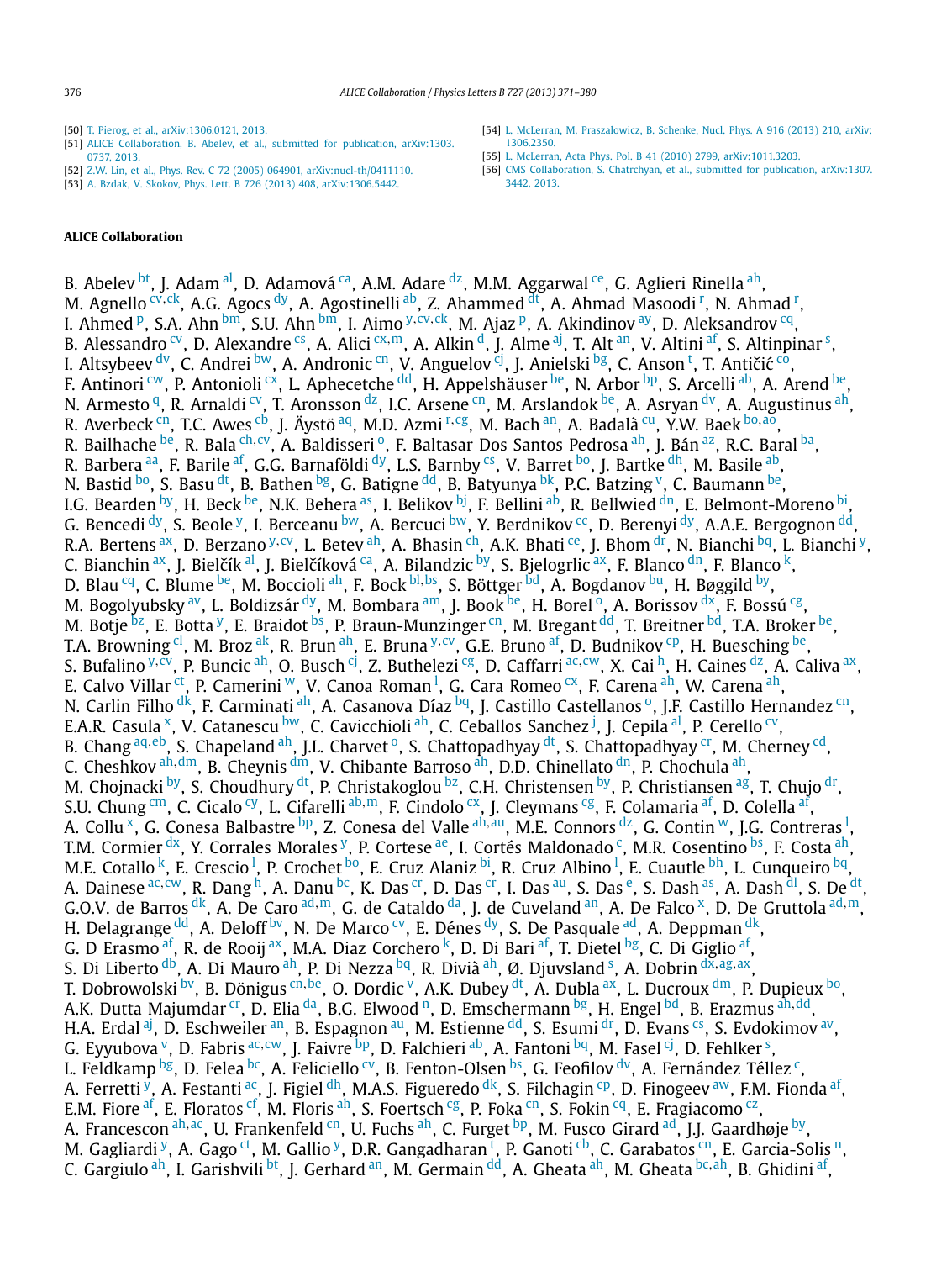P. Ghosh <sup>[dt](#page-9-0)</sup>, P. Gianotti <sup>bq</sup>, P. Giubellino <sup>ah</sup>, E. Gladysz-Dziadus <sup>dh</sup>, P. Glässel <sup>cj</sup>, L. Goerlich <sup>dh</sup>, R. Gomez <sup>[dj](#page-9-0),[l](#page-8-0)</sup>, E.G. Ferreiro <sup>q</sup>, P. González-Zamora <sup>k</sup>, S. Gorbunov <sup>an</sup>, A. Goswami <sup>ci</sup>, S. Gotovac <sup>df</sup>, L.K. Graczykowski [dw,](#page-9-0) R. Grajcarek <sup>cj</sup>, A. Grelli <sup>ax</sup>, A. Grigoras <sup>ah</sup>, C. Grigoras <sup>ah</sup>, V. Grigoriev <sup>bu</sup>, S. Grigoryan <sup>bk</sup>, A. Grigoryan <sup>b</sup>, B. Grinyov<sup>d</sup>, N. Grion<sup>cz</sup>, J.M. Gronefeld Cn, P. Gros <sup>ag</sup>, J.F. Grosse-Oetringhaus <sup>ah</sup>, J.-Y. Grossiord [dm,](#page-9-0) R. Grosso <sup>ah</sup>, F. Guber <sup>aw</sup>, R. Guernane <sup>bp</sup>, B. Guerzoni <sup>ab</sup>, M. Guilbaud <sup>dm</sup>, K. Gulbrandsen <sup>[by](#page-8-0)</sup>, H. Gulkanyan <[s](#page-8-0)up>b</sup>, T. Gunji <sup>dq</sup>, A. Gupta <sup>ch</sup>, R. Gupta <sup>ch</sup>, R. Haake <sup>bg</sup>, Ø. Haaland <sup>s</sup>, C. Hadjidakis <sup>au</sup>, M. Haiduc <sup>bc</sup>, H. Hamagaki <sup>[dq](#page-9-0)</s[u](#page-8-0)p>, G. Hamar <sup>dy</sup>, B.H. Han <sup>u</sup>, L.D. Hanratty <sup>cs</sup>, A. Hansen <sup>by</sup>, J.W. Harris <sup>dz</sup>, A. Harton <sup>n</sup>, D. Hatzifotiadou <sup>cx</sup>, S. Hayashi <sup>[dq](#page-9-0)</sup>, A. Hayrapetyan <sup>[ah](#page-8-0),b</sup>, S.T. Heckel <sup>be</sup>, M. Heide <sup>bg</sup>, H. He[l](#page-8-0)strup <sup>aj</sup>, A. Herghelegiu <sup>bw</sup>, G. Herrera Corral <sup>l</sup>, N. Herrmann <sup>cj</sup>, B.A. Hess <sup>ds</sup>, K.F. Hetland <sup>aj</sup>, B. Hick[s](#page-8-0) <sup>dz</sup>, B. Hippoly[t](#page-8-0)e <sup>bj</sup>, Y. Hori <sup>dq</sup>, P. Hristov <sup>ah</sup>, I. Hřivnáčová <sup>au</sup>, M. Huang <sup>s</sup>, T.J. Humanic <sup>t</sup>, D.S. Hwang <s[u](#page-8-0)p>u</sup>, R. Ichou <sup>bo</sup>, R. Ilkaev <sup>[cp](#page-9-0)</sup>, I. Ilkiv <sup>[bv](#page-8-0)</sup>, M. Inaba <sup>dr</sup>, E. Incani <sup>x</sup>, G.M. Innocenti <sup>y</sup>, P.G. Innocenti <sup>ah</sup>, C. Ionita <sup>ah</sup>, M. Ippolitov <sup>cq</sup>, M. I[r](#page-8-0)fan <sup>r</sup>, C. Ivan <sup>cn</sup>, V. Ivanov <sup>cc</sup>, A. Ivanov <sup>[d](#page-7-0)v</sup>, M. Ivanov <sup>cn</sup>, O. Ivanytskyi <sup>d</sup>, A. Jachołkowski [aa,](#page-8-0) P.M. Jacobs [bs,](#page-8-0) C. Jahnke [dk,](#page-9-0) H.J. Jang [bm,](#page-8-0) M.A. Janik [dw,](#page-9-0) P.H.S.Y. Jayarathna [dn,](#page-9-0) S. Jena [as,](#page-8-0) D.M. Jha [dx,](#page-9-0) R.T. Jimenez Bustamante [bh](#page-8-0), P.G. Jones Cs, H. Jung [ao,](#page-8-0) A. Jusko Cs, A.B. Kaidalov [ay](#page-8-0), S. Kalcher [an,](#page-8-0) P. Kalinák <sup>az</sup>, T. Kalliokoski <sup>aq</sup>, A. Kalweit <sup>ah</sup>, J.H. Kang <sup>eb</sup>, V. Kaplin <sup>bu</sup>, S. Kar <sup>dt</sup>, A. Karasu Uysal <sup>bn</sup>, O. Karavichev [aw,](#page-8-0) T. Karavicheva [aw](#page-8-0), E. Karpechev aw, A. Kazantsev <sup>cq</sup>, U. Kebschull [bd,](#page-8-0) R. Keidel [ec,](#page-9-0) B. Ketzer <sup>[be](#page-8-0),dg</sup>, P. Khan <sup>c[r](#page-8-0)</sup>, S.A. Khan <sup>dt</sup>, K.H. Khan <sup>p</sup>, M.M. Khan <sup>r</sup>, A. Khanzadeev <sup>[cc](#page-8-0)</sup>, Y. Kharlov <sup>av</sup>, B. Kileng <sup>aj</sup>, J.S. Kim <sup>ao</sup>, B. Kim <sup>eb</sup>, D.W. Kim <sup>[ao,](#page-8-0)bm</sup>, T. Kim <sup>eb</sup>, J.H. Kim <sup>u</sup>, M. Kim <sup>[ao](#page-8-0)</sup>, M. Kim <sup>eb</sup>, S. Kim <sup>u</sup>, D.J. Kim <sup>aq</sup>, S. Kirsch <sup>an</sup>, I. Kisel <sup>an</sup>, S. Kiselev <sup>ay</sup>, A. Kisiel <sup>dw</sup>, J.L. Klay <sup>[g](#page-8-0)</sup>, J. Klein <sup>cj</sup>, C. Klein-Bösing <sup>[bg](#page-8-0)</sup>, M. Kliemant <sup>be</sup>, A. Kluge <sup>ah</sup>, M.L. Knichel <sup>cn</sup>, A.G. Knospe <sup>di</sup>, M.K. Köhler <sup>cn</sup>, T. Kollegger <sup>an</sup>, A. Kolojvari <sup>dv</sup>, M. Kompaniets <sup>dv</sup>, V. Kondratiev <sup>dv</sup>, N. Kondratyeva <sup>bu</sup>, A. Konevskikh <sup>aw</sup>, V. Kovalenko <sup>dv</sup>, M. Kowalski <sup>dh</sup>, S. Kox <sup>bp</sup>, G. Koyithatta Meethaleveedu [as,](#page-8-0) J. Kral <sup>aq</sup>, I. Králik <sup>az</sup>, F. Kr[am](#page-8-0)er <sup>be</sup>, A. Kravčáková <sup>am</sup>, M. Krelina <sup>al</sup>, M. Kretz <sup>an</sup>, M. Krivda <sup>[cs](#page-9-0), az</sup>, F. Krizek <sup>aq</sup>, M. Krus <sup>al</sup>, E. Kryshen <sup>cc</sup>, M. Krzewicki <sup>cn</sup>, V. Kucera <sup>ca</sup>, Y. Kucheriaev <sup>cq</sup>, T. Kugathasan <sup>ah</sup>, C. Kuhn <sup>bj</sup>, P.G. Kuijer <sup>bz</sup>, I. Kulakov <sup>be</sup>, J. Kumar <sup>as</sup>, P. Kurashvili [bv,](#page-8-0) A.B. Kurepin [aw,](#page-8-0) A. Kurepin aw, A. Kuryakin <sup>cp</sup>, V. Kushpil <sup>ca</sup>, S. Kushpil <sup>ca</sup>, H. Kvaerno <sup>v</sup>, M.J. Kweon [cj,](#page-9-0) Y. Kwon [eb,](#page-9-0) P. Ladrón de Guevara <sup>bh</sup>, C. Lagana Fernandes [dk,](#page-9-0) I. Lakomov [au,](#page-8-0) R. Langoy [du,](#page-9-0) S.L. La Pointe <sup>ax</sup>, C. Lara <sup>bd</sup>, A. Lardeux <sup>dd</sup>, P. La Rocca <sup>aa</sup>, R. Lea <sup>w</sup>, M. Lechman <sup>[ah](#page-8-0)</sup>, S.C. Lee <sup>ao</sup>, G.R. Lee <sup>cs</sup>, I. Legrand <sup>ah</sup>, J. Lehnert <sup>be</sup>, R.C. Lemmon <sup>dc</sup>, M. Lenhardt <sup>cn</sup>, V. Lenti <sup>da</sup>, H. León <sup>bi</sup>, M. Leoncino <sup>[y](#page-8-0)</sup>, I. León Monzón [dj,](#page-9-0) P. Lévai [dy,](#page-9-0) S. Li [bo](#page-8-0)*,*[h](#page-8-0), J. Lien [s](#page-8-0)*,*[du,](#page-9-0) R. Lietava [cs,](#page-9-0) S. Lindal [v,](#page-8-0) V. Lindenstruth [an,](#page-8-0) C. Lippmann <sup>[cn](#page-9-0),ah</sup>, M.A. Lisa <sup>[t](#page-8-0)</[s](#page-8-0)up>, H.M. Ljunggren <sup>ag</sup>, D.F. Lodato <sup>ax</sup>, P.I. Loenne <sup>s</sup>, V.R. Loggins <sup>dx</sup>, V. Loginov <sup>bu</sup>, D. Lohner <sup>c[j](#page-8-0)</sup>, C. Loizides <sup>bs</sup>, K.K. Loo <sup>aq</sup>, X. Lopez <sup>bo</sup>, E. López Torres <sup>j</sup>, G. Løvhøiden <sup>v</sup>, X.-G. Lu <sup>cj</sup>, P. Luettig [be,](#page-8-0) M. Lunardon [ac,](#page-8-0) J. Luo [h,](#page-8-0) G. Luparello [ax,](#page-8-0) C. Luzzi [ah,](#page-8-0) K. Ma h, R. Ma [dz,](#page-9-0) D.M. Madagodahettige-Don [dn,](#page-9-0) A. Maevskaya [aw,](#page-8-0) M. Mager [bf](#page-8-0), [ah](#page-8-0), D.P. Mahapatra [ba,](#page-8-0) A. Maire <sup>cj</sup>, M. Malaev<sup>[cc](#page-8-0)</sup>, I. Maldonado Cervantes <sup>bh</sup>, L. Malinina [bk](#page-8-0), I, D. Mal'Kevich <sup>ay</sup>, P. Malzacher [cn](#page-9-0), A. Mamonov [cp,](#page-9-0) L. Manceau [cv,](#page-9-0) L. Mangotra [ch,](#page-9-0) V. Manko [cq,](#page-9-0) F. Manso [bo](#page-8-0), V. Manzari [da](#page-9-0), M. Marchisone [bo](#page-8-0)*,*[y,](#page-8-0) J. Mareš <sup>bb</sup>, G.V. Margagliotti <sup>[w](#page-8-0),cz</sup>, A. Margotti CX, A. Marín C<sub>n</sub>, C. Markert <sup>di</sup>, M. Marquard <sup>be</sup>, I. Martashvili  $dp$ , N.A. Martin  $cn$ , J. Martin Blanco  $dd$ , P. Martinengo  $dh$ , M.I. Martinez  $c$ , G. Martínez García <sup>dd</sup>, Y. Martynov <sup>d</sup>, A. Mas <sup>dd</sup>, S. Masciocchi [cn,](#page-9-0) M. Masera <sup>y</sup>, A. Masoni c[y,](#page-8-0) L. Massacrier <sup>dd</sup>, A. Mastroserio <sup>af</sup>, A. Matyja <sup>[dh](#page-9-0)</sup>, C. Mayer <sup>dh</sup>, J. Mazer <sup>dp</sup>, R. Mazumder <sup>at</sup>, M.A. Mazzoni <sup>db</sup>, L. Massacrier <sup>dd</sup>, A. Mastroserio <sup>af</sup>, A. Matyja <sup>dh</sup>, C. Mayer <sup>dh</sup>, J. Mazer <sup>dp</sup>, R. Mazumder F. Meddi [z,](#page-8-0) A. Menchaca-Rocha [bi,](#page-8-0) J. Mercado Pérez [cj,](#page-9-0) M. Meres [ak,](#page-8-0) Y. Miake [dr,](#page-9-0) K. Mikhaylov [bk](#page-8-0)*,*[ay](#page-8-0), L. Milano <sup>[ah](#page-8-0), [y](#page-8-0)</sup>, J. Milose[v](#page-8-0)ic <sup>v, 2</sup>, A. Mischke <sup>ax</sup>, A.N. Mishra <sup>[ci](#page-9-0), at</sup>, D. Miśkowiec <sup>cn</sup>, C. Mitu <sup>bc</sup>, J. Mlynarz <sup>dx</sup>, B. Mohanty <sup>[dt](#page-9-0), bx</sup>, L. Molnar <sup>[dy](#page-9-0), bj</sup>, L. Montaño Zetina <sup>[l](#page-8-0)</sup>, M. Monteno <sup>cv</sup>, E. Montes <sup>k</sup>, T. Moon <sup>eb</sup>, M. Morando [ac,](#page-8-0) D.A. Moreira De Godoy [dk,](#page-9-0) S. Moretto ac, A. Morreale [aq,](#page-8-0) A. Morsch [ah](#page-8-0), V. Muccifora [bq,](#page-8-0) E. Mudnic <sup>df</sup>, S. Muhuri <sup>dt</sup>, M. Mukherjee <sup>dt</sup>, H. Müller <sup>ah</sup>, M.G. Munhoz <sup>dk</sup>, S. Murray <sup>cg</sup>, L. Musa <sup>ah</sup>, J. Musinsky <sup>az</sup>, B.K. Nandi <sup>[as](#page-8-0)</sup>, R. Nania <sup>cx</sup>, E. Nappi <sup>da</sup>, C. Nattrass <sup>dp</sup>, T.K. Nayak <sup>dt</sup>, S. Nazarenko <sup>cp</sup>, A. Nedosekin <sup>ay</sup>, M. Nicassio <sup>[af](#page-8-0),cn</sup>, M. Niculescu <sup>[bc](#page-8-0), ah</sup>, B.S. Nielsen <sup>[by](#page-8-0)</sup>, S. Nikolaev <sup>cq</sup>, V. Nikolic <sup>co</sup>, S. Nikulin <sup>cq</sup>, V. Nikulin <sup>cc</sup>, B.S. Nilsen <sup>[cd](#page-8-0)</sup>, M.S. Nilsson <sup>v</sup>, F. Noferini Cx, [m,](#page-8-0) P. Nomokonov <sup>bk</sup>, G. Nooren <sup>ax</sup>, A. Nyanin <sup>cq</sup>, A. Nyatha <sup>as</sup>, C. Nygaard <sup>[by](#page-8-0)</[s](#page-8-0)up>, J. Nystrand <sup>s</sup>, A. Ochirov <sup>dv</sup>, H. Oeschler <sup>[bf](#page-8-0),[ah](#page-8-0),cj</sup>, S.K. Oh <sup>ao</sup>, S. Oh  $dz$ , J. Oleniacz  $dw$ , A.C. Oliveira Da Silva  $dk$ , J. Onderwaater [cn,](#page-9-0) C. Oppedisano [cv,](#page-9-0) A. Ortiz Velasquez <sup>[ag](#page-8-0), bh</sup>, A. Oskarsson <sup>ag</sup>, P. Ostrowski [dw,](#page-9-0) J. Otwinowski [cn,](#page-9-0) K. Oyama [cj,](#page-9-0) K. Ozawa [dq](#page-9-0), Y. Pachmayer <sup>cj</sup>, M. Pachr<sup>[al](#page-8-0)</sup>, F. Padilla <sup>y</sup>, P. Pagano <sup>ad</sup>, G. Paić <sup>bh</sup>, F. Painke <sup>an</sup>, C. Pajares <sup>q</sup>, S.K. Pal <sup>dt</sup>, A. Palaha<sup>cs</sup>, A. Palmeri <sup>cu</sup>, V. Papikyan <sup>b</sup>, G.S. Pappalardo <sup>cu</sup>, W.J. Park <sup>cn</sup>, A. Passfeld <sup>bg</sup>, D.I. Patalakha <sup>[av](#page-8-0)</sup>,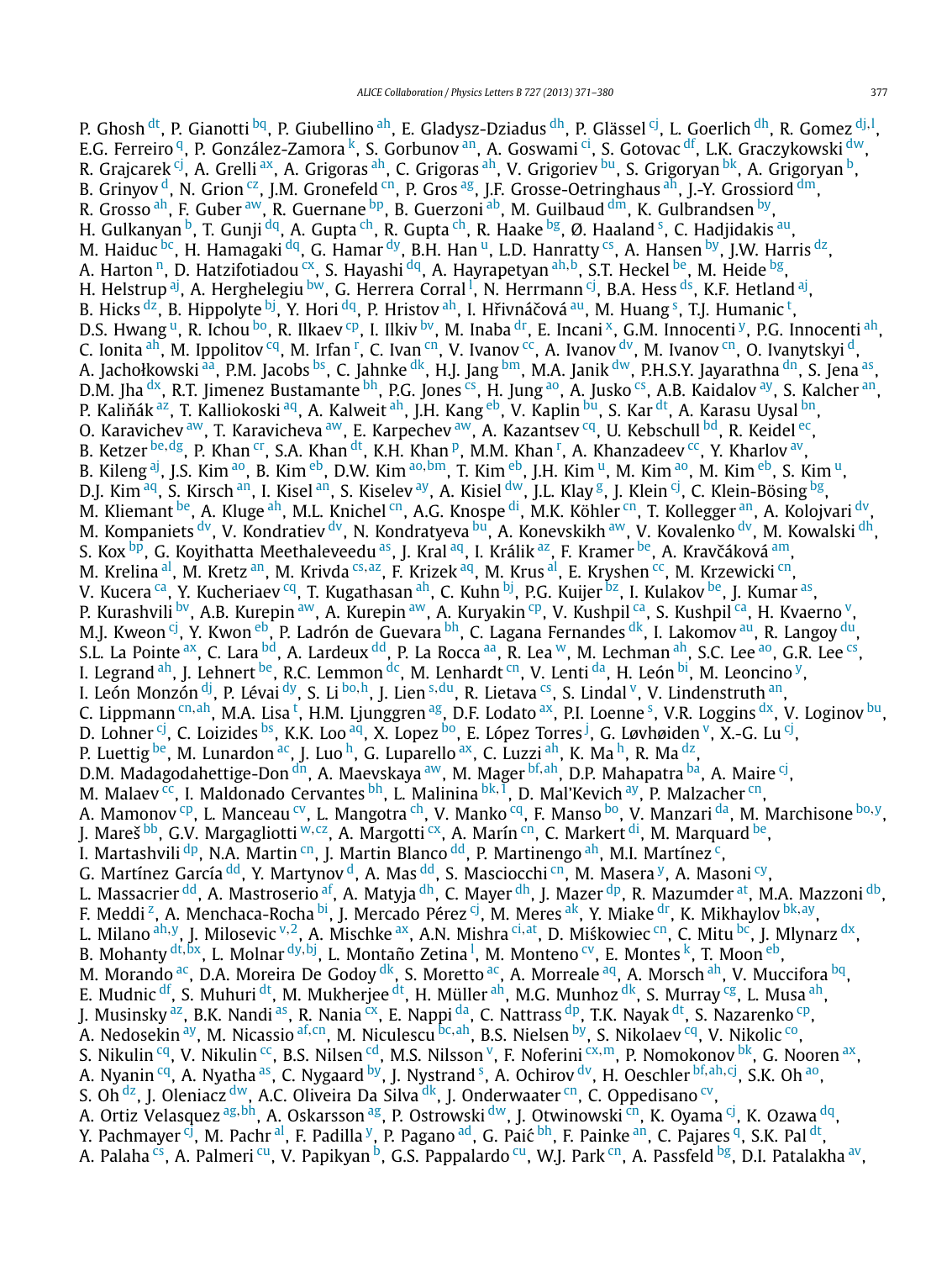<span id="page-7-0"></span>V. Paticchio <sup>da</sup>, B. Paul <sup>cr</sup>, A. Pavlinov <sup>dx</sup>, T. Pawlak <sup>dw</sup>, T. Peitzmann <sup>ax</sup>, H. Pereira Da Costa <sup>o</sup>, E. Pereira De Oliveira Filho <sup>dk</sup>, D. Peresunko <sup>cq</sup>, C.E. Pérez Lara <sup>bz</sup>, D. Perrino <sup>af</sup>, W. Peryt <sup>[dw](#page-9-0), 3</sup>, A. Pesci C<sup>x</sup>, Y. Pestov <sup>[f](#page-8-0)</sup>, V. Petráček <sup>al</sup>, M. Petran <sup>al</sup>, M. Petris <sup>[bw](#page-8-0)</sup>, P. Petrov <sup>cs</sup>, M. Petrovici <sup>bw</sup>, C. Petta <sup>aa</sup>, S. Piano <sup>[cz](#page-9-0)</sup>, M. Pikna <sup>ak</sup>, P. Pillot <sup>dd</sup>, O. Pinazza <sup>ah</sup>, L. Pinsky <sup>dn</sup>, N. Pitz <sup>be</sup>, D.B. Piyarathna <sup>dn</sup>, M. Planinic <sup>co</sup>, M. Płoskoń<sup>'bs</sup>, J. Pluta <sup>dw</sup>, T. Pocheptsov <sup>bk</sup>, S. Pochybova <sup>dy</sup>, P.L.M. Podesta-Lerma <sup>[dj](#page-9-0)</sup>, M.G. Poghosyan <sup>[ah](#page-8-0)</sup>, K. Polák [bb](#page-8-0), B. Polichtchouk [av,](#page-8-0) N. Poljak [ax](#page-8-0), [co,](#page-9-0) A. Pop [bw,](#page-8-0) S. Porteboeuf-Houssais [bo,](#page-8-0) V. Pospíšil [al,](#page-8-0) B. Potukuchi <sup>ch</sup>, S.K. Prasad <sup>dx</sup>, R. Preghenella <sup>[cx](#page-9-0),m</sup>, F. Prino <sup>cv</sup>, C.A. Pruneau <sup>dx</sup>, I. Pshenichnov <sup>[aw](#page-8-0)</sup>, G. Puddu <sup>x</sup>, V. Punin <sup>cp</sup>, J. Putschke <sup>dx</sup>, H. Qvigstad <sup>v</sup>, A. Rachevski <sup>cz</sup>, A. Rademakers <sup>ah</sup>, J. Rak <sup>aq</sup>, A. Rakotozafindrabe<sup>o</sup>, L. Ramello <sup>ae</sup>, S. Raniwala <sup>ci</sup>, R. Raniwala <sup>ci</sup>, S.S. Räsänen <sup>aq</sup>, B.T. Rascanu <sup>be</sup>, D. Rathee <sup>ce</sup>, W. Rauch <sup>ah</sup>, A.W. Rauf <sup>p</sup>, V. Razazi <sup>x</sup>, K.F. Read <sup>dp</sup>, J.S. Real <sup>bp</sup>, K. Redlich <sup>[bv](#page-8-0), 4</sup>, R.J. Reed <sup>dz</sup>, A. Rehman <[s](#page-8-0)up>s</sup>, P. Reichelt <sup>be</sup>, M. Reicher <sup>[ax](#page-8-0)</sup>, F. Reidt <sup>cj</sup>, R. Renfordt <sup>be</sup>, A.R. Reolon <sup>bq</sup>, A. Reshetin <sup>[aw](#page-8-0)</sup>, F. Rettig <sup>an</sup>, J.-P. Revol <sup>ah</sup>, K. Reygers <sup>cj</sup>, L. Riccati <sup>cv</sup>, R.A. Ricci <sup>br</sup>, T. Richert <sup>[ag](#page-8-0)</sup>, M. Richter <sup>[v](#page-8-0)</sup>, P. Riedler <sup>ah</sup>, W. Riegler [ah,](#page-8-0) F. Riggi [aa](#page-8-0)*,*[cu,](#page-9-0) A. Rivetti [cv,](#page-9-0) M. Rodríguez Cahuantzi c, A. Rodriguez Manso [bz,](#page-8-0) K. Røed [s](#page-8-0)*,*[v,](#page-8-0) E. Rogochaya <sup>[bk](#page-8-0)</[s](#page-8-0)up>, D. Rohr <sup>an</sup>, D. Röhrich <sup>s</sup>, R. Romita <sup>[cn](#page-9-0),dc</sup>, F. Ronchetti <sup>bq</sup>, P. Rosnet <sup>bo</sup>, S. Rossegger <sup>[ah](#page-8-0)</sup>, A. Rossi <sup>ah</sup>, C. Roy <sup>[bj](#page-8-0)</sup>, P. Roy <sup>cr</sup>, A.J. Rubio Montero <sup>k</sup>, R. Rui <sup>w</sup>, R. Russo <sup>y</sup>, E. Ryabinkin <sup>cq</sup>, A. Rybicki <sup>dh</sup>, S. Sadovsky <sup>av</sup>, K. Šafařík <sup>ah</sup>, R. Sahoo <sup>at</sup>, P.K. Sahu <sup>ba</sup>, J. Saini <sup>dt</sup>, H. Sakaguchi <sup>[ar](#page-8-0)</sup>, S. Sakai <sup>[bs](#page-8-0),bq</sup>, D. Sakata <sup>dr</sup>, C.A. Salgado <sup>q</sup>, J. Salzwedel <sup>[t](#page-8-0)</sup>, S. Sambyal <sup>ch</sup>, V. Samsonov <sup>cc</sup>, X. Sanchez Castro <sup>bj</sup>, L. Šándor <sup>az</sup>, A. Sandoval <sup>bi</sup>, M. Sano <sup>dr</sup>, G. Santagati [aa,](#page-8-0) R. Santoro [ah](#page-8-0),[m](#page-8-0), D. Sarkar <sup>dt</sup>, E. Scapparone Cx, F. Scarlassara [ac,](#page-8-0) R.P. Scharenberg <sup>[cl](#page-9-0)</sup>, C. Schiaua [bw](#page-8-0), R. Schicker <sup>cj</sup>, H.R. Schmidt <sup>[ds](#page-9-0)</sup>, C. Schmidt <sup>cn</sup>, S. Schuchmann [be,](#page-8-0) J. Schukraft [ah,](#page-8-0) T. Schuster [dz,](#page-9-0) Y. Schutz [ah](#page-8-0)*,*[dd,](#page-9-0) K. Schwarz [cn,](#page-9-0) K. Schweda [cn,](#page-9-0) G. Scioli [ab,](#page-8-0) E. Scomparin [cv,](#page-9-0) R. Scott <sup>dp</sup>, P.A. Scott <sup>cs</sup>, G. Segato <sup>ac</sup>, I. Selyuzhen[k](#page-8-0)ov <sup>cn</sup>, S. Senyukov <sup>bj</sup>, J. Seo <sup>cm</sup>, S. Serci <sup>x</sup>, E. Serradilla <sup>k,bi</sup>, A. Sevcenco <sup>bc</sup>, A. Shabetai <sup>dd</sup>, G. Shabratova <sup>bk</sup>, R. Shahoyan <sup>ah</sup>, N. Sharma <sup>dp</sup>, S. Sharma <sup>ch</sup>, S. Rohni <sup>ch</sup>, K. Shigaki <sup>[ar](#page-8-0)</sup>, K. Shte[j](#page-8-0)er <sup>j</sup>, Y. Sibiriak <sup>cq</sup>, S. Siddhanta <sup>cy</sup>, T. Siemiarczuk <sup>bv</sup>, D. Silvermyr <sup>cb</sup>, C. Silvestre <sup>bp</sup>, G. Simatovic [bh](#page-8-0)*,*[co,](#page-9-0) G. Simonetti [ah,](#page-8-0) R. Singaraju [dt,](#page-9-0) R. Singh [ch,](#page-9-0) S. Singha [dt](#page-9-0)*,*[bx,](#page-8-0) V. Singhal [dt,](#page-9-0) T. Sinha [cr,](#page-9-0) B.C. Sinha <[s](#page-8-0)up>dt</sup>, B. Sitar <sup>ak</sup>, M. Sitta <sup>ae</sup>, T.B. Skaali <sup>v</sup>, K. Skjerdal <sup>s</sup>, R. Smakal <sup>al</sup>, N. Smirnov <sup>dz</sup>, R.J.M. Snellings  $a^x$ , C. Søgaard  $a^g$ , R. Soltz <sup>bt</sup>, M. Song  $e^b$ , J. Song [cm,](#page-9-0) C. Soos  $a^h$ , F. Soramel  $a^c$ , I. Sputowska <sup>dh</sup>, M. Spyropoulou-Stassinaki <sup>cf</sup>, B.K. Srivastava <sup>cl</sup>, J. Stachel <sup>cj</sup>, I. Stan <sup>bc</sup>, G. Stefanek <sup>bv</sup>, M. S[t](#page-8-0)einpreis <sup>t</sup>, E. Stenlund <sup>[ag](#page-8-0)</sup>, G. Steyn <sup>cg</sup>, J.H. Stiller <sup>cj</sup>, D. Stocco <sup>dd</sup>, M. Stolpovskiy <sup>av</sup>, P. Strmen <sup>ak</sup>, A.A.P. Suaide [dk,](#page-9-0) M.A. Subieta Vásquez <sup>y</sup>, T. Sugitate ar, C. Suire au, M. Suleymanov P, R. Sultanov a[y,](#page-8-0) M. Šumbera <sup>ca</sup>, T. Susa <sup>co</sup>, T.J.M. Symons <sup>bs</sup>, A. Szanto de Toledo <sup>dk</sup>, I. Szarka <sup>ak</sup>, A. Szczepankiewicz <sup>ah</sup>, M. Szymański [dw](#page-9-0), J. Takahashi [dl,](#page-9-0) M.A. Tangaro [af,](#page-8-0) J.D. Tapia Takaki [au,](#page-8-0) A. Tarantola Peloni [be,](#page-8-0) A. Tarazona Martinez [ah,](#page-8-0) A. Tauro ah, G. Tejeda Muñoz<sup>c</sup>, A. Telesca ah, A. Ter Minasyan <sup>[cq](#page-9-0)</sup>, C. Terrevoli [af,](#page-8-0) J. Thäder [cn,](#page-9-0) D. Thomas [ax](#page-8-0), R. Tieulent [dm,](#page-9-0) A.R. Timmins [dn,](#page-9-0) D. Tlusty [al,](#page-8-0) A. Toia [an](#page-8-0)*,*[ac](#page-8-0)*,*[cw,](#page-9-0) H. Torii [dq,](#page-9-0) L. Toscano <sup>cv</sup>, V. Trubnikov <sup>d</sup>, D. Truesdale <sup>[t](#page-8-0)</sup>, W.H. Trzaska <sup>aq</sup>, T. Tsuji <sup>dq</sup>, A. Tumkin <sup>[cp](#page-9-0)</sup>, R. Turrisi <sup>cw</sup>, T.S. Tveter <[s](#page-8-0)up>v</sup>, J. Ulery <sup>be</sup>, K. Ullaland <sup>s</sup>, J. Ulrich <sup>[bl](#page-8-0),bd</sup>, A. Uras <sup>dm</sup>, G.M. Urciuoli <sup>db</sup>, G.L. Usai <sup>x</sup>, M. Vajzer <sup>[al](#page-8-0),ca</sup>, M. Vala <sup>[bk](#page-8-0),az</sup>, L. Valencia Palomo <sup>au</sup>, S. Vallero <sup>y</sup>, P. Vande Vyvre <sup>ah</sup>, J.W. Van Hoorne <sup>ah</sup>, M. van Leeuwen <sup>ax</sup>, L. Vannucci <sup>br</sup>, A. Varg[as](#page-8-0) <sup>c</sup>, R. Varma <sup>as</sup>, M. Vasileiou <sup>[cf](#page-8-0)</sup>, A. Vasiliev <sup>cq</sup>, V. Vechernin <sup>dv</sup>, M. Veldhoen <sup>ax</sup>, M. Venaruzzo <sup>w</sup>, E. Vercell[i](#page-8-0)n <sup>y</sup>, S. Vergara <sup>c</sup>, R. Vernet <sup>i</sup>, M. Verweij <sup>[dx](#page-9-0), ax</sup>, L. Vickovic <sup>df</sup>, G. Viesti [ac,](#page-8-0) J. Viinikainen [aq,](#page-8-0) Z. Vilakazi [cg,](#page-9-0) O. Villalobos Baillie [cs,](#page-9-0) Y. Vinogradov [cp,](#page-9-0) A. Vinogradov [cq,](#page-9-0) L. Vinogradov <sup>dv</sup>, T. Virgili <sup>ad</sup>, Y.P. Viyogi <sup>dt</sup>, A. Vodopyanov <sup>bk</sup>, M.A. Völkl <sup>[cj](#page-9-0)</sup>, K. Voloshin <sup>[ay](#page-8-0)</sup>, S. Voloshin <sup>dx</sup>, G. Volpe <sup>ah</sup>, B. von Haller <sup>ah</sup>, I. Vorobyev <sup>dv</sup>, D. Vranic cn,[ah,](#page-8-0) J. Vrláková <sup>am</sup>, B. Vulpescu <sup>bo</sup>, A. Vyushin <sup>cp</sup>, B. Wagner <[s](#page-8-0)up>s</sup>, V. Wagner <sup>[al](#page-8-0)</sup>, J. Wagner <sup>[cn](#page-9-0)</sup>, M. Wang <sup>h</sup>, Y. Wang <sup>cj</sup>, Y. Wang <sup>h</sup>, K. Watanabe <sup>dr</sup>, D. Watanabe <sup>dr</sup>, M. Weber <sup>dn</sup>, J.P. Wessels <sup>bg</sup>, U. Westerhoff <sup>bg</sup>, J. Wiechula <sup>ds</sup>, J. Wikne <sup>v</sup>, M. Wilde <sup>bg</sup>, G. Wilk <sup>bv</sup>, M.C.S. William[s](#page-8-0) <sup>cx</sup>, B. Windelband <sup>cj</sup>, M. Winn <sup>cj</sup>, C.G. Yald[o](#page-8-0) <sup>dx</sup>, Y. Yamaguchi <sup>dq</sup>, S. Yang <sup>s</sup>, H. Yang <sup>0, ax</sup>, P. Yang <sup>h</sup>, S. Yasnopolskiy <sup>cq</sup>, J. Yi <sup>cm</sup>, Z. Yin <sup>h</sup>, I.-K. Yoo <sup>cm</sup>, J. Yoon <sup>eb</sup>, X. Yuan <sup>h</sup>, I. Yushmanov <sup>cq</sup>, V. Zaccolo <sup>[by](#page-8-0)</sup>, C. Zach <sup>al</sup>, C. Zampolli <sup>cx</sup>, S. Zaporozhets <sup>bk</sup>, A. Zarochentsev <sup>[dv](#page-9-0)</sup>, P. Závada <sup>bb</sup>, N. Zaviyalov <sup>cp</sup>, H. Zbroszczyk [dw,](#page-9-0) P. Zelnicek [bd,](#page-8-0) I.S. Zgura [bc](#page-8-0), M. Zhalov [cc,](#page-8-0) X. Zhang [bs](#page-8-0)*,*[bo](#page-8-0)*,*[h,](#page-8-0) H. Zhang [h,](#page-8-0) Y. Zhang [h,](#page-8-0) F. Zhou [h,](#page-8-0) Y. Zhou [ax,](#page-8-0) D. Zhou [h,](#page-8-0) J. Zhu [h,](#page-8-0) H. Zhu [h,](#page-8-0) J. Zhu [h,](#page-8-0) X. Zhu [h,](#page-8-0) A. Zichichi [ab](#page-8-0)*,*[m,](#page-8-0) A. Zimmermann [cj,](#page-9-0) G. Zinovjev<sup>d</sup>, Y. Zoccarato [dm,](#page-9-0) M. Zynovyev<sup>d</sup>, M. Zyzak [be](#page-8-0)

<sup>a</sup> *Academy of Scientific Research and Technology (ASRT), Cairo, Egypt*

<sup>b</sup> *A.I. Alikhanyan National Science Laboratory (Yerevan Physics Institute) Foundation, Yerevan, Armenia*

<sup>c</sup> *Benemérita Universidad Autónoma de Puebla, Puebla, Mexico*

<sup>d</sup> *Bogolyubov Institute for Theoretical Physics, Kiev, Ukraine*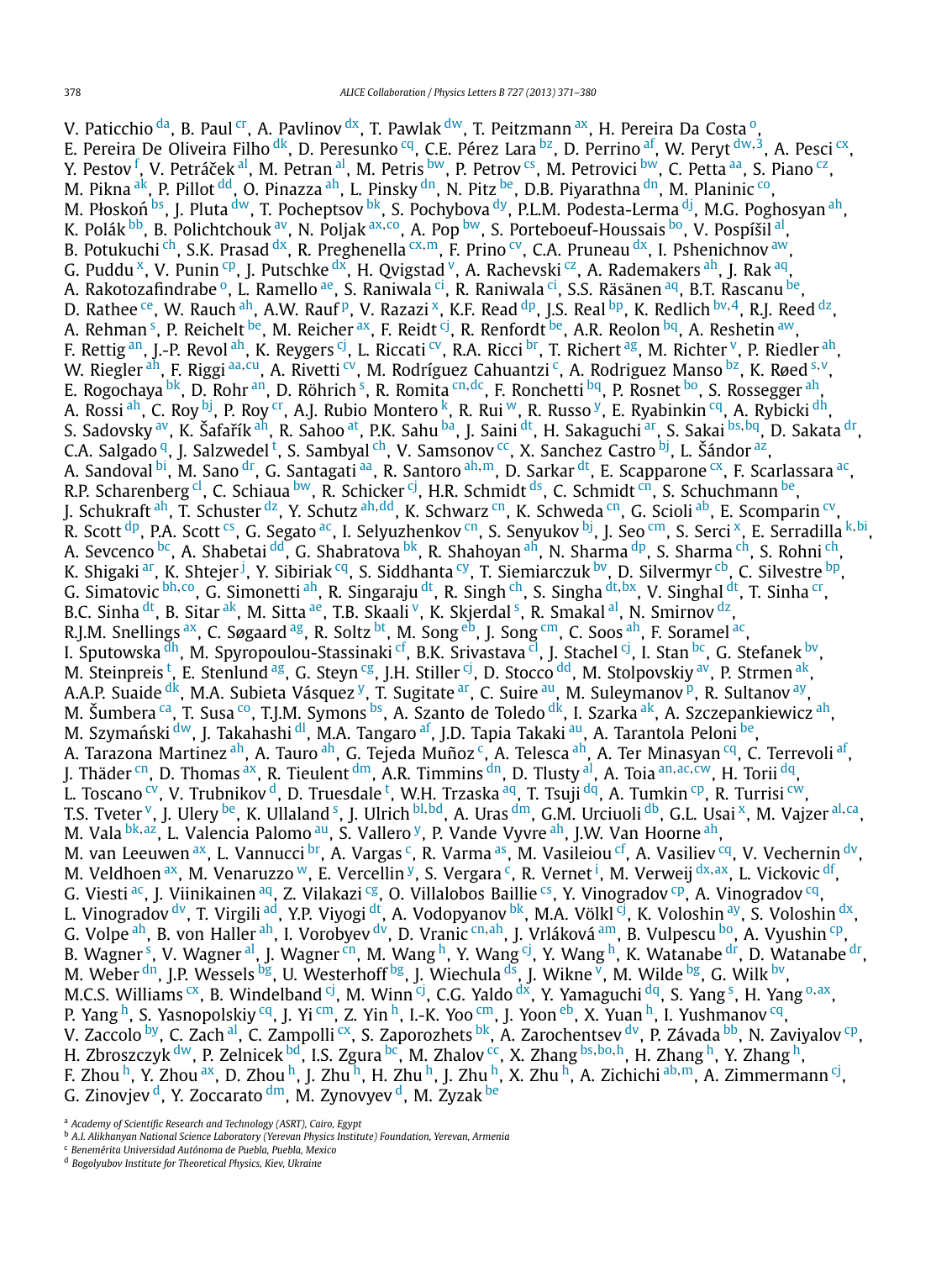<span id="page-8-0"></span><sup>e</sup> *Bose Institute, Department of Physics and Centre for Astroparticle Physics and Space Science (CAPSS), Kolkata, India*

- <sup>f</sup> *Budker Institute for Nuclear Physics, Novosibirsk, Russia*
- <sup>g</sup> *California Polytechnic State University, San Luis Obispo, CA, United States*
- <sup>h</sup> *Central China Normal University, Wuhan, China*
- <sup>i</sup> *Centre de Calcul de l'IN2P3, Villeurbanne, France*
- <sup>j</sup> *Centro de Aplicaciones Tecnológicas y Desarrollo Nuclear (CEADEN), Havana, Cuba*
- <sup>k</sup> *Centro de Investigaciones Energéticas Medioambientales y Tecnológicas (CIEMAT), Madrid, Spain*
- <sup>l</sup> *Centro de Investigación y de Estudios Avanzados (CINVESTAV), Mexico City and Mérida, Mexico*
- <sup>m</sup> *Centro Fermi Museo Storico della Fisica e Centro Studi e Ricerche "Enrico Fermi", Rome, Italy*
- <sup>n</sup> *Chicago State University, Chicago, United States*
- <sup>o</sup> *Commissariat à l'Energie Atomique, IRFU, Saclay, France*
- <sup>p</sup> *COMSATS Institute of Information Technology (CIIT), Islamabad, Pakistan*
- <sup>q</sup> *Departamento de Física de Partículas and IGFAE, Universidad de Santiago de Compostela, Santiago de Compostela, Spain*
- <sup>r</sup> *Department of Physics, Aligarh Muslim University, Aligarh, India*
- <sup>s</sup> *Department of Physics and Technology, University of Bergen, Bergen, Norway*
- <sup>t</sup> *Department of Physics, Ohio State University, Columbus, OH, United States*
- <sup>u</sup> *Department of Physics, Sejong University, Seoul, South Korea*
- <sup>v</sup> *Department of Physics, University of Oslo, Oslo, Norway*
- <sup>w</sup> *Dipartimento di Fisica dell'Università and Sezione INFN, Trieste, Italy*
- <sup>x</sup> *Dipartimento di Fisica dell'Università and Sezione INFN, Cagliari, Italy*
- <sup>y</sup> *Dipartimento di Fisica dell'Università and Sezione INFN, Turin, Italy*
- <sup>z</sup> *Dipartimento di Fisica dell'Università 'La Sapienza' and Sezione INFN, Rome, Italy*
- aa *Dipartimento di Fisica e Astronomia dell'Università and Sezione INFN, Catania, Italy*
- ab *Dipartimento di Fisica e Astronomia dell'Università and Sezione INFN, Bologna, Italy*
- ac *Dipartimento di Fisica e Astronomia dell'Università and Sezione INFN, Padova, Italy*
- ad *Dipartimento di Fisica 'E.R. Caianiello' dell'Università and Gruppo Collegato INFN, Salerno, Italy*
- ae *Dipartimento di Scienze e Innovazione Tecnologica dell'Università del Piemonte Orientale and Gruppo Collegato INFN, Alessandria, Italy*
- af *Dipartimento Interateneo di Fisica 'M. Merlin' and Sezione INFN, Bari, Italy*
- ag *Division of Experimental High Energy Physics, University of Lund, Lund, Sweden*
- ah *European Organization for Nuclear Research (CERN), Geneva, Switzerland*
- ai *Fachhochschule Köln, Köln, Germany*
- aj *Faculty of Engineering, Bergen University College, Bergen, Norway*
- ak *Faculty of Mathematics, Physics and Informatics, Comenius University, Bratislava, Slovakia*
- al *Faculty of Nuclear Sciences and Physical Engineering, Czech Technical University in Prague, Prague, Czech Republic*
- am *Faculty of Science, P.J. Šafárik University, Košice, Slovakia*
- an *Frankfurt Institute for Advanced Studies, Johann Wolfgang Goethe-Universität Frankfurt, Frankfurt, Germany*
- ao *Gangneung-Wonju National University, Gangneung, South Korea*
- ap *Gauhati University, Department of Physics, Guwahati, India*
- aq *Helsinki Institute of Physics (HIP) and University of Jyväskylä, Jyväskylä, Finland*
- ar *Hiroshima University, Hiroshima, Japan*
- as *Indian Institute of Technology Bombay (IIT), Mumbai, India*
- at *Indian Institute of Technology Indore (IITI), Indore, India*
- au *Institut de Physique Nucléaire d'Orsay (IPNO), Université Paris-Sud, CNRS-IN2P3, Orsay, France*
- av *Institute for High Energy Physics, Protvino, Russia*
- aw *Institute for Nuclear Research, Academy of Sciences, Moscow, Russia*
- ax *Nikhef, National Institute for Subatomic Physics and Institute for Subatomic Physics of Utrecht University, Utrecht, Netherlands*
- ay *Institute for Theoretical and Experimental Physics, Moscow, Russia*
- az *Institute of Experimental Physics, Slovak Academy of Sciences, Košice, Slovakia*
- ba *Institute of Physics, Bhubaneswar, India*
- bb *Institute of Physics, Academy of Sciences of the Czech Republic, Prague, Czech Republic*
- bc *Institute of Space Sciences (ISS), Bucharest, Romania*
- bd *Institut für Informatik, Johann Wolfgang Goethe-Universität Frankfurt, Frankfurt, Germany*
- be *Institut für Kernphysik, Johann Wolfgang Goethe-Universität Frankfurt, Frankfurt, Germany*
- bf *Institut für Kernphysik, Technische Universität Darmstadt, Darmstadt, Germany*
- bg *Institut für Kernphysik, Westfälische Wilhelms-Universität Münster, Münster, Germany*
- bh *Instituto de Ciencias Nucleares, Universidad Nacional Autónoma de México, Mexico City, Mexico*
- bi *Instituto de Física, Universidad Nacional Autónoma de México, Mexico City, Mexico*
- 
- bj *Institut Pluridisciplinaire Hubert Curien (IPHC), Université de Strasbourg, CNRS-IN2P3, Strasbourg, France*
- bk *Joint Institute for Nuclear Research (JINR), Dubna, Russia*
- bl *Kirchhoff-Institut für Physik, Ruprecht-Karls-Universität Heidelberg, Heidelberg, Germany*
- bm *Korea Institute of Science and Technology Information, Daejeon, South Korea*
- bn *KTO Karatay University, Konya, Turkey*
- bo *Laboratoire de Physique Corpusculaire (LPC), Clermont Université, Université Blaise Pascal, CNRS-IN2P3, Clermont-Ferrand, France*
- bp *Laboratoire de Physique Subatomique et de Cosmologie (LPSC), Université Joseph Fourier, CNRS-IN2P3, Institut Polytechnique de Grenoble, Grenoble, France*
- bq *Laboratori Nazionali di Frascati, INFN, Frascati, Italy*
- br *Laboratori Nazionali di Legnaro, INFN, Legnaro, Italy*
- bs *Lawrence Berkeley National Laboratory, Berkeley, CA, United States*
- bt *Lawrence Livermore National Laboratory, Livermore, CA, United States*
- bu *Moscow Engineering Physics Institute, Moscow, Russia*
- bv *National Centre for Nuclear Studies, Warsaw, Poland*
- bw *National Institute for Physics and Nuclear Engineering, Bucharest, Romania*
- bx *National Institute of Science Education and Research, Bhubaneswar, India*
- by *Niels Bohr Institute, University of Copenhagen, Copenhagen, Denmark*
- bz *Nikhef, National Institute for Subatomic Physics, Amsterdam, Netherlands*
- ca *Nuclear Physics Institute, Academy of Sciences of the Czech Republic, Rež u Prahy, Czech Republic ˇ*
- cb *Oak Ridge National Laboratory, Oak Ridge, TN, United States*
- cc *Petersburg Nuclear Physics Institute, Gatchina, Russia*
- cd *Physics Department, Creighton University, Omaha, NE, United States*
- ce *Physics Department, Panjab University, Chandigarh, India*